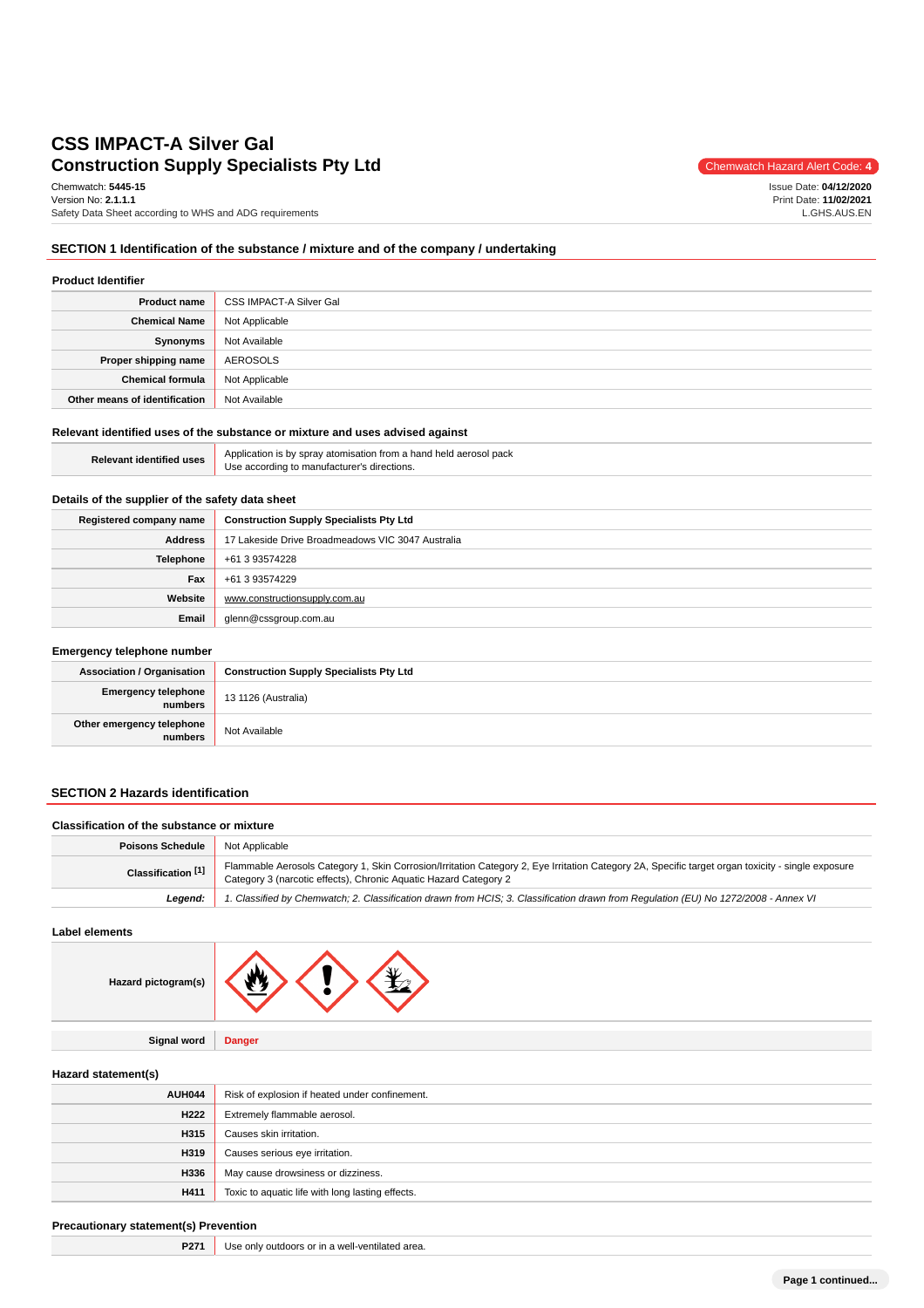| P261        | Avoid breathing mist/vapours/spray.                                                           |  |
|-------------|-----------------------------------------------------------------------------------------------|--|
| <b>P273</b> | Avoid release to the environment.                                                             |  |
| <b>P280</b> | Wear protective gloves/protective clothing/eye protection/face protection/hearing protection/ |  |

#### **Precautionary statement(s) Response**

| P321           | Specific treatment (see  on this label).                                                                                         |  |
|----------------|----------------------------------------------------------------------------------------------------------------------------------|--|
| P305+P351+P338 | IF IN EYES: Rinse cautiously with water for several minutes. Remove contact lenses, if present and easy to do. Continue rinsing. |  |
| P312           | Call a POISON CENTER/doctor/ if you feel unwell.                                                                                 |  |
| P337+P313      | If eye irritation persists: Get medical advice/attention.                                                                        |  |
| P391           | Collect spillage.                                                                                                                |  |
| P302+P352      | IF ON SKIN: Wash with plenty of water and soap.                                                                                  |  |
| P304+P340      | IF INHALED: Remove person to fresh air and keep comfortable for breathing.                                                       |  |
| P332+P313      | If skin irritation occurs: Get medical advice/attention.                                                                         |  |
| P362+P364      | Take off contaminated clothing and wash it before reuse.                                                                         |  |

#### **Precautionary statement(s) Storage**

| ____        | __                                                               |
|-------------|------------------------------------------------------------------|
| <b>P405</b> |                                                                  |
| P403+P233   | Store in a well-ventilated place. Keep container tightly closed. |
|             |                                                                  |

#### **Precautionary statement(s) Disposal**

**P501** Dispose of contents/container to authorised hazardous or special waste collection point in accordance with any local regulation.

# **SECTION 3 Composition / information on ingredients**

#### **Substances**

See section below for composition of Mixtures

### **Mixtures**

| <b>CAS No</b> | %[weight] | Name                                       |
|---------------|-----------|--------------------------------------------|
| 1330-20-7     | 20-30     | xylene                                     |
| 67-64-1       | $10 - 15$ | acetone                                    |
| 7779-90-0     | $1 - 5$   | zinc phosphate                             |
| 7429-90-5     | $1 - 5$   | aluminium powder coated                    |
| 7440-66-6     | $1 - 2$   | zinc                                       |
| Not Available | balance   | Ingredients determined not to be hazardous |
| 115-10-6      | $30 - 40$ | dimethyl ether                             |

### **SECTION 4 First aid measures**

| Description of first aid measures |                                                                                                                                                                                                                                                                                                                                                                                                                                                                                                                                                    |
|-----------------------------------|----------------------------------------------------------------------------------------------------------------------------------------------------------------------------------------------------------------------------------------------------------------------------------------------------------------------------------------------------------------------------------------------------------------------------------------------------------------------------------------------------------------------------------------------------|
| <b>Eye Contact</b>                | If aerosols come in contact with the eyes:<br>Immediately hold the eyelids apart and flush the eye continuously for at least 15 minutes with fresh running water.<br>Ensure complete irrigation of the eye by keeping eyelids apart and away from eye and moving the eyelids by occasionally lifting the upper<br>and lower lids.<br>Transport to hospital or doctor without delay.<br>Removal of contact lenses after an eye injury should only be undertaken by skilled personnel.                                                               |
| <b>Skin Contact</b>               | If solids or aerosol mists are deposited upon the skin:<br>Filush skin and hair with running water (and soap if available).<br>Remove any adhering solids with industrial skin cleansing cream.<br>DO NOT use solvents.<br>Seek medical attention in the event of irritation.                                                                                                                                                                                                                                                                      |
| Inhalation                        | If aerosols, fumes or combustion products are inhaled:<br>$\blacktriangleright$ Remove to fresh air.<br>Lay patient down. Keep warm and rested.<br>▶ Prostheses such as false teeth, which may block airway, should be removed, where possible, prior to initiating first aid procedures.<br>If breathing is shallow or has stopped, ensure clear airway and apply resuscitation, preferably with a demand valve resuscitator, bag-valve<br>mask device, or pocket mask as trained. Perform CPR if necessary.<br>Transport to hospital, or doctor. |
| Ingestion                         | Avoid giving milk or oils.<br>Avoid giving alcohol.<br>Not considered a normal route of entry.                                                                                                                                                                                                                                                                                                                                                                                                                                                     |

#### **Indication of any immediate medical attention and special treatment needed**

Treat symptomatically.

for lower alkyl ethers:

#### BASIC TREATMENT

-------------------------------------------------------------- Establish a patent airway with suction where necessary.

--------------------------------------------------------------

Watch for signs of respiratory insufficiency and assist ventilation as necessary.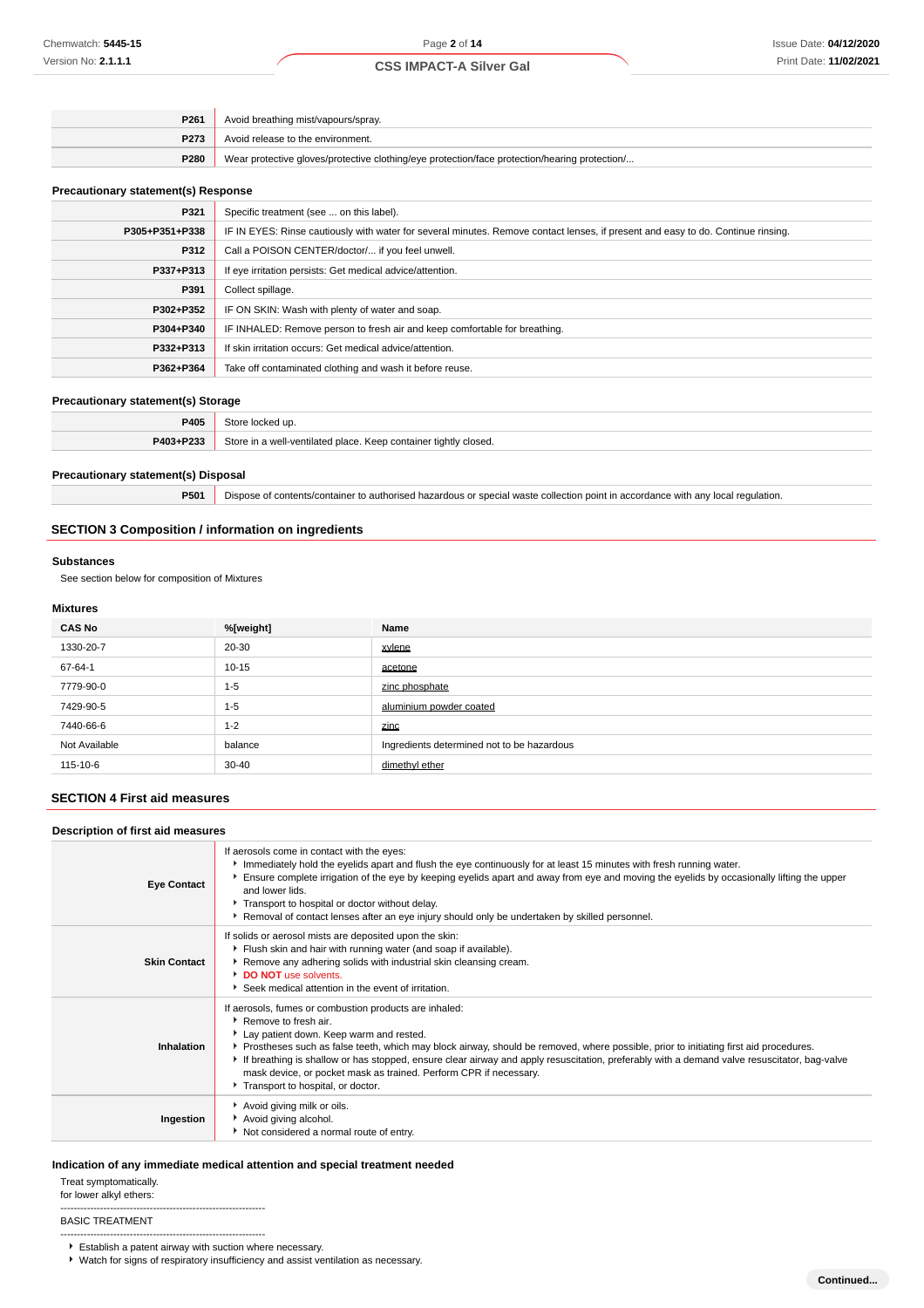- **CSS IMPACT-A Silver Gal**
- Administer oxygen by non-rebreather mask at 10 to 15 l/min.
- A low-stimulus environment must be maintained.
- Monitor and treat, where necessary, for shock.
- Anticipate and treat, where necessary, for seizures.
- **DO NOT** use emetics. Where ingestion is suspected rinse mouth and give up to 200 ml water (5 ml/kg recommended) for dilution where patient is able to swallow, has a strong gag reflex and does not drool.

-------------------------------------------------------------- ADVANCED TREATMENT

- -------------------------------------------------------------- Consider orotracheal or nasotracheal intubation for airway control in unconscious patient or where respiratory arrest has occurred.
- Positive-pressure ventilation using a bag-valve mask might be of use.
- Monitor and treat, where necessary, for arrhythmias.
- Start an IV D5W TKO. If signs of hypovolaemia are present use lactated Ringers solution. Fluid overload might create complications.
- Drug therapy should be considered for pulmonary oedema.
- Hypotension without signs of hypovolaemia may require vasopressors.
- Treat seizures with diazepam
- Proparacaine hydrochloride should be used to assist eye irrigation.

#### -------------------------------------------------------------- EMERGENCY DEPARTMENT

- -------------------------------------------------------------- Laboratory analysis of complete blood count, serum electrolytes, BUN, creatinine, glucose, urinalysis, baseline for serum aminotransferases (ALT and AST), calcium, phosphorus and magnesium, may assist in establishing a treatment regime. Other useful analyses include anion and osmolar gaps, arterial blood gases (ABGs), chest radiographs and electrocardiograph.
- Ethers may produce anion gap acidosis. Hyperventilation and bicarbonate therapy might be indicated.
- Haemodialysis might be considered in patients with impaired renal function.
- Consult a toxicologist as necessary.
- BRONSTEIN, A.C. and CURRANCE, P.L.

EMERGENCY CARE FOR HAZARDOUS MATERIALS EXPOSURE: 2nd Ed. 1994

- Absorption of zinc compounds occurs in the small intestine.
- The metal is heavily protein bound.
- Elimination results primarily from faecal excretion.
- The usual measures for decontamination (Ipecac Syrup, lavage, charcoal or cathartics) may be administered, although patients usually have sufficient vomiting not to require them.
- CaNa2EDTA has been used successfully to normalise zinc levels and is the agent of choice.

## [Ellenhorn and Barceloux: Medical Toxicology]

- For acute or short term repeated exposures to xylene:
- Gastro-intestinal absorption is significant with ingestions. For ingestions exceeding 1-2 ml (xylene)/kg, intubation and lavage with cuffed endotracheal tube is recommended. The use of charcoal and cathartics is equivocal.
- Pulmonary absorption is rapid with about 60-65% retained at rest.
- Primary threat to life from ingestion and/or inhalation, is respiratory failure.
- Patients should be quickly evaluated for signs of respiratory distress (e.g. cyanosis, tachypnoea, intercostal retraction, obtundation) and given oxygen. Patients with inadequate tidal volumes or poor arterial blood gases (pO2 < 50 mm Hg or pCO2 > 50 mm Hg) should be intubated.
- **Arrhythmias complicate some hydrocarbon ingestion and/or inhalation and electrocardiographic evidence of myocardial injury has been reported; intravenous lines and cardiac** monitors should be established in obviously symptomatic patients. The lungs excrete inhaled solvents, so that hyperventilation improves clearance.
- A chest x-ray should be taken immediately after stabilisation of breathing and circulation to document aspiration and detect the presence of pneumothorax.
- Epinephrine (adrenalin) is not recommended for treatment of bronchospasm because of potential myocardial sensitisation to catecholamines. Inhaled cardioselective bronchodilators (e.g. Alupent, Salbutamol) are the preferred agents, with aminophylline a second choice.

BIOLOGICAL EXPOSURE INDEX - BEI

These represent the determinants observed in specimens collected from a healthy worker exposed at the Exposure Standard (ES or TLV):

Aerosol cans may explode on exposure to naked flames.

| Determinant                    | Index                | Sampling Time       | Comments |
|--------------------------------|----------------------|---------------------|----------|
| Methylhippu-ric acids in urine | 1.5 gm/gm creatinine | End of shift        |          |
|                                | 2 mg/min             | Last 4 hrs of shift |          |

#### **SECTION 5 Firefighting measures**

#### **Extinguishing media**

**SMALL FIRE:**

Water spray, dry chemical or CO2 **LARGE FIRE:** Water spray or fog.

#### **Special hazards arising from the substrate or mixture**

| <b>Fire Incompatibility</b>  | Avoid contamination with oxidising agents i.e. nitrates, oxidising acids, chlorine bleaches, pool chlorine etc. as ignition may result                                                                                                                                                                                                                                                                                                                                                                                                                                                                                                                                      |
|------------------------------|-----------------------------------------------------------------------------------------------------------------------------------------------------------------------------------------------------------------------------------------------------------------------------------------------------------------------------------------------------------------------------------------------------------------------------------------------------------------------------------------------------------------------------------------------------------------------------------------------------------------------------------------------------------------------------|
| Advice for firefighters      |                                                                                                                                                                                                                                                                                                                                                                                                                                                                                                                                                                                                                                                                             |
| <b>Fire Fighting</b>         | Alert Fire Brigade and tell them location and nature of hazard.<br>May be violently or explosively reactive.<br>▶ Wear breathing apparatus plus protective gloves.<br>▶ Prevent, by any means available, spillage from entering drains or water course.<br>If safe, switch off electrical equipment until vapour fire hazard removed.<br>► Use water delivered as a fine spray to control fire and cool adjacent area.<br>DO NOT approach containers suspected to be hot.<br>Cool fire exposed containers with water spray from a protected location.<br>If safe to do so, remove containers from path of fire.<br>Equipment should be thoroughly decontaminated after use. |
| <b>Fire/Explosion Hazard</b> | Liquid and vapour are highly flammable.<br>Severe fire hazard when exposed to heat or flame.<br>Vapour forms an explosive mixture with air.<br>Severe explosion hazard, in the form of vapour, when exposed to flame or spark.<br>▶ Vapour may travel a considerable distance to source of ignition.<br>Heating may cause expansion or decomposition with violent container rupture.                                                                                                                                                                                                                                                                                        |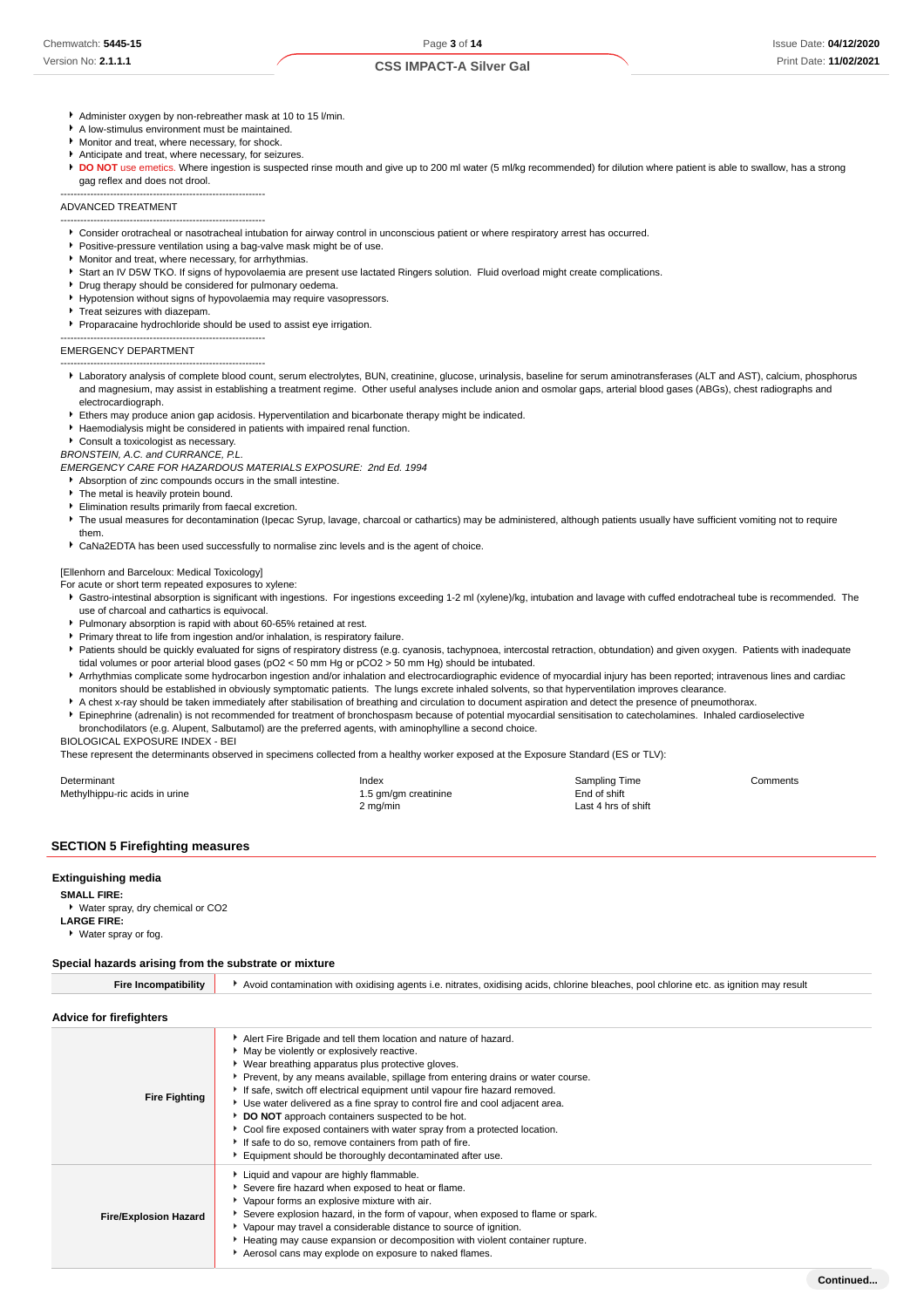|                | Rupturing containers may rocket and scatter burning materials.<br>Hazards may not be restricted to pressure effects.<br>• May emit acrid, poisonous or corrosive fumes.<br>• On combustion, may emit toxic fumes of carbon monoxide (CO).<br>Combustion products include:<br>carbon monoxide (CO)<br>carbon dioxide (CO2)<br>metal oxides<br>other pyrolysis products typical of burning organic material. |
|----------------|------------------------------------------------------------------------------------------------------------------------------------------------------------------------------------------------------------------------------------------------------------------------------------------------------------------------------------------------------------------------------------------------------------|
|                | <b>Contains low boiling substance:</b> Closed containers may rupture due to pressure buildup under fire conditions.                                                                                                                                                                                                                                                                                        |
| <b>HAZCHEM</b> | Not Applicable                                                                                                                                                                                                                                                                                                                                                                                             |

#### **SECTION 6 Accidental release measures**

# **Personal precautions, protective equipment and emergency procedures**

See section 8

# **Environmental precautions**

See section 12

#### **Methods and material for containment and cleaning up**

| <b>Minor Spills</b> | Clean up all spills immediately.<br>Avoid breathing vapours and contact with skin and eyes.<br>• Wear protective clothing, impervious gloves and safety glasses.<br>Shut off all possible sources of ignition and increase ventilation.<br>▶ Wipe up.<br>If safe, damaged cans should be placed in a container outdoors, away from all ignition sources, until pressure has dissipated.<br>• Undamaged cans should be gathered and stowed safely.                                                                                                                                                                                                                                                                                                                                                               |
|---------------------|-----------------------------------------------------------------------------------------------------------------------------------------------------------------------------------------------------------------------------------------------------------------------------------------------------------------------------------------------------------------------------------------------------------------------------------------------------------------------------------------------------------------------------------------------------------------------------------------------------------------------------------------------------------------------------------------------------------------------------------------------------------------------------------------------------------------|
| <b>Major Spills</b> | Clear area of personnel and move upwind.<br>Alert Fire Brigade and tell them location and nature of hazard.<br>• May be violently or explosively reactive.<br>▶ Wear breathing apparatus plus protective gloves.<br>► Prevent, by any means available, spillage from entering drains or water courses<br>No smoking, naked lights or ignition sources.<br>Increase ventilation.<br>Stop leak if safe to do so.<br>• Water spray or fog may be used to disperse / absorb vapour.<br>Absorb or cover spill with sand, earth, inert materials or vermiculite.<br>If safe, damaged cans should be placed in a container outdoors, away from ignition sources, until pressure has dissipated.<br>• Undamaged cans should be gathered and stowed safely.<br>Collect residues and seal in labelled drums for disposal. |

Personal Protective Equipment advice is contained in Section 8 of the SDS.

# **SECTION 7 Handling and storage**

| Precautions for safe handling |                                                                                                                                                                                                                                                                                                                                                                                                                                                                                                                                                                                                                                                                                                                                                                                                                                                                                                                                                                   |
|-------------------------------|-------------------------------------------------------------------------------------------------------------------------------------------------------------------------------------------------------------------------------------------------------------------------------------------------------------------------------------------------------------------------------------------------------------------------------------------------------------------------------------------------------------------------------------------------------------------------------------------------------------------------------------------------------------------------------------------------------------------------------------------------------------------------------------------------------------------------------------------------------------------------------------------------------------------------------------------------------------------|
| Safe handling                 | Avoid all personal contact, including inhalation.<br>▶ Wear protective clothing when risk of exposure occurs.<br>▶ Use in a well-ventilated area.<br>Prevent concentration in hollows and sumps.<br>DO NOT enter confined spaces until atmosphere has been checked.<br>Avoid smoking, naked lights or ignition sources.<br>Avoid contact with incompatible materials.<br>V When handling, DO NOT eat, drink or smoke.<br>DO NOT incinerate or puncture aerosol cans.<br>DO NOT spray directly on humans, exposed food or food utensils.<br>Avoid physical damage to containers.<br>Always wash hands with soap and water after handling.<br>▶ Work clothes should be laundered separately.<br>Use good occupational work practice.<br>▶ Observe manufacturer's storage and handling recommendations contained within this SDS.<br>Atmosphere should be regularly checked against established exposure standards to ensure safe working conditions are maintained. |
| Other information             | ▶ Keep dry to avoid corrosion of cans. Corrosion may result in container perforation and internal pressure may eject contents of can<br>Store in original containers in approved flammable liquid storage area.<br>DO NOT store in pits, depressions, basements or areas where vapours may be trapped.<br>No smoking, naked lights, heat or ignition sources.<br>Keep containers securely sealed. Contents under pressure.<br>Store away from incompatible materials.<br>Store in a cool, dry, well ventilated area.<br>Avoid storage at temperatures higher than 40 deg C.<br>Store in an upright position.<br>Protect containers against physical damage.<br>• Check regularly for spills and leaks.<br>▶ Observe manufacturer's storage and handling recommendations contained within this SDS.                                                                                                                                                                |

# **Conditions for safe storage, including any incompatibilities**

 $\overline{\phantom{a}}$ 

| Suitable container      | Aerosol dispenser.<br>Check that containers are clearly labelled. |  |
|-------------------------|-------------------------------------------------------------------|--|
| Storage incompatibility | Avoid reaction with oxidising agents                              |  |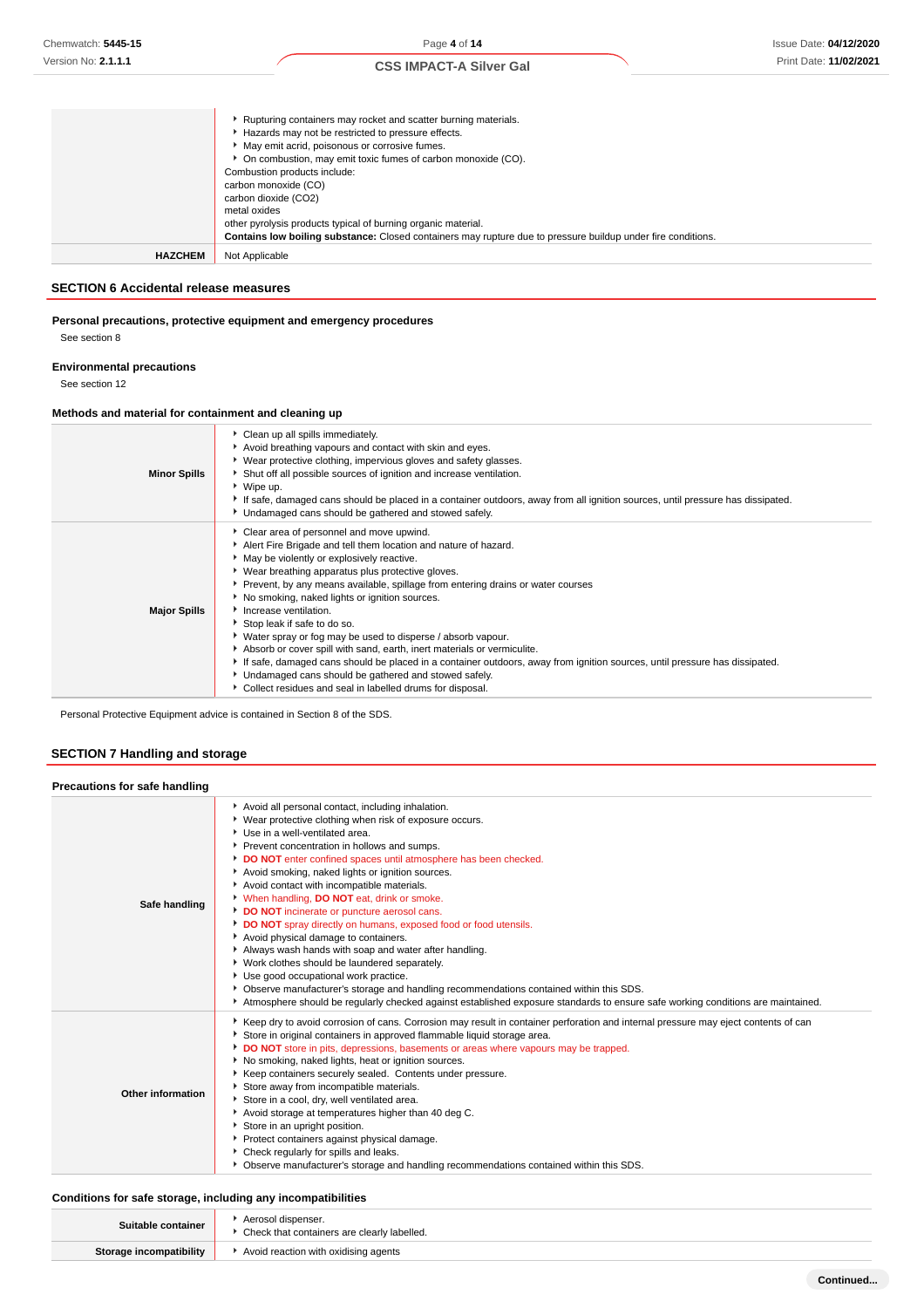# **SECTION 8 Exposure controls / personal protection**

# **Control parameters**

# **INGREDIENT DATA**

| Source                       | Ingredient                 | <b>Material name</b>                 | <b>TWA</b>               | <b>STEL</b>              | Peak             | <b>Notes</b>     |
|------------------------------|----------------------------|--------------------------------------|--------------------------|--------------------------|------------------|------------------|
| Australia Exposure Standards | xylene                     | Xylene (o-, m-, p- isomers)          | 80 ppm / 350 mg/m3       | 655 mg/m3 / 150 ppm      | Not<br>Available | Not<br>Available |
| Australia Exposure Standards | acetone                    | Acetone                              | 500 ppm / 1185<br>mq/m3  | 2375 mg/m3 / 1000<br>ppm | Not<br>Available | Not<br>Available |
| Australia Exposure Standards | aluminium powder<br>coated | Aluminium (welding fumes) (as<br>AI) | $5 \text{ mg/m}$         | Not Available            | Not<br>Available | Not<br>Available |
| Australia Exposure Standards | aluminium powder<br>coated | Aluminium (metal dust)               | $10 \text{ mg}/\text{m}$ | Not Available            | Not<br>Available | Not<br>Available |
| Australia Exposure Standards | aluminium powder<br>coated | Aluminium, pyro powders (as<br>AI)   | $5 \text{ mg/m}$         | Not Available            | Not<br>Available | Not<br>Available |
| Australia Exposure Standards | dimethyl ether             | Dimethyl ether                       | 400 ppm / 760<br>mq/m3   | 950 mg/m3 / 500 ppm      | Not<br>Available | Not<br>Available |

#### **Emergency Limits**

| Ingredient              | TEEL-1<br><b>Material name</b> |                   |               | TEEL-2              | TEEL-3        |  |
|-------------------------|--------------------------------|-------------------|---------------|---------------------|---------------|--|
| xylene                  | Xylenes                        | Not Available     |               | Not Available       | Not Available |  |
| acetone                 | Acetone                        | Not Available     |               | Not Available       | Not Available |  |
| zinc phosphate          | Zinc phosphate (3:2)           | $12 \text{ mg/m}$ |               | 36 mg/m3            | 220 mg/m3     |  |
| zinc                    | Zinc                           | $6$ mg/m $3$      |               | $21 \text{ mg/m}$   | 120 mg/m3     |  |
| dimethyl ether          | Methyl ether; (Dimethyl ether) | 3,000 ppm         |               | 3800* ppm           | 7200* ppm     |  |
|                         |                                |                   |               |                     |               |  |
| Ingredient              | <b>Original IDLH</b>           |                   |               | <b>Revised IDLH</b> |               |  |
| xylene                  | 900 ppm                        |                   |               | Not Available       |               |  |
| acetone                 | 2,500 ppm                      |                   | Not Available |                     |               |  |
| zinc phosphate          | Not Available                  |                   | Not Available |                     |               |  |
| aluminium powder coated | Not Available                  |                   | Not Available |                     |               |  |
| zinc                    | Not Available                  |                   | Not Available |                     |               |  |
| dimethyl ether          | Not Available                  |                   | Not Available |                     |               |  |

# **MATERIAL DATA**

# **Exposure controls**

| Chemwatch: 5445-15                                       |                                                                                                                                                                        | Page 5 of 14                                                                                                                                                                                                                                                                                                                                                                                                                                                                                                                                                                                                                                                                                                                                                                                                                                                                                                                                                                                                                                                                                                                                                                                                                                                                                                                              |                         |                                  |                            |                  | <b>Issue Date: 04/12/2</b> |
|----------------------------------------------------------|------------------------------------------------------------------------------------------------------------------------------------------------------------------------|-------------------------------------------------------------------------------------------------------------------------------------------------------------------------------------------------------------------------------------------------------------------------------------------------------------------------------------------------------------------------------------------------------------------------------------------------------------------------------------------------------------------------------------------------------------------------------------------------------------------------------------------------------------------------------------------------------------------------------------------------------------------------------------------------------------------------------------------------------------------------------------------------------------------------------------------------------------------------------------------------------------------------------------------------------------------------------------------------------------------------------------------------------------------------------------------------------------------------------------------------------------------------------------------------------------------------------------------|-------------------------|----------------------------------|----------------------------|------------------|----------------------------|
| Version No: <b>2.1.1.1</b>                               |                                                                                                                                                                        | <b>CSS IMPACT-A Silver Gal</b>                                                                                                                                                                                                                                                                                                                                                                                                                                                                                                                                                                                                                                                                                                                                                                                                                                                                                                                                                                                                                                                                                                                                                                                                                                                                                                            |                         |                                  |                            |                  | Print Date: 11/02/2        |
| <b>SECTION 8 Exposure controls / personal protection</b> |                                                                                                                                                                        |                                                                                                                                                                                                                                                                                                                                                                                                                                                                                                                                                                                                                                                                                                                                                                                                                                                                                                                                                                                                                                                                                                                                                                                                                                                                                                                                           |                         |                                  |                            |                  |                            |
| <b>Control parameters</b>                                |                                                                                                                                                                        |                                                                                                                                                                                                                                                                                                                                                                                                                                                                                                                                                                                                                                                                                                                                                                                                                                                                                                                                                                                                                                                                                                                                                                                                                                                                                                                                           |                         |                                  |                            |                  |                            |
| <b>Occupational Exposure Limits (OEL)</b>                |                                                                                                                                                                        |                                                                                                                                                                                                                                                                                                                                                                                                                                                                                                                                                                                                                                                                                                                                                                                                                                                                                                                                                                                                                                                                                                                                                                                                                                                                                                                                           |                         |                                  |                            |                  |                            |
| <b>INGREDIENT DATA</b>                                   |                                                                                                                                                                        |                                                                                                                                                                                                                                                                                                                                                                                                                                                                                                                                                                                                                                                                                                                                                                                                                                                                                                                                                                                                                                                                                                                                                                                                                                                                                                                                           |                         |                                  |                            |                  |                            |
| Source                                                   | Ingredient                                                                                                                                                             | <b>Material name</b>                                                                                                                                                                                                                                                                                                                                                                                                                                                                                                                                                                                                                                                                                                                                                                                                                                                                                                                                                                                                                                                                                                                                                                                                                                                                                                                      | <b>TWA</b>              |                                  | STEL                       | Peak             | <b>Notes</b>               |
|                                                          |                                                                                                                                                                        |                                                                                                                                                                                                                                                                                                                                                                                                                                                                                                                                                                                                                                                                                                                                                                                                                                                                                                                                                                                                                                                                                                                                                                                                                                                                                                                                           |                         |                                  |                            | Not              | Not                        |
| Australia Exposure Standards                             | xylene                                                                                                                                                                 | Xylene (o-, m-, p- isomers)                                                                                                                                                                                                                                                                                                                                                                                                                                                                                                                                                                                                                                                                                                                                                                                                                                                                                                                                                                                                                                                                                                                                                                                                                                                                                                               |                         | 80 ppm / 350 mg/m3               | 655 mg/m3 / 150 ppm        | Available        | Available                  |
| Australia Exposure Standards                             | acetone                                                                                                                                                                | Acetone                                                                                                                                                                                                                                                                                                                                                                                                                                                                                                                                                                                                                                                                                                                                                                                                                                                                                                                                                                                                                                                                                                                                                                                                                                                                                                                                   | 500 ppm / 1185<br>mg/m3 |                                  | 2375 mg/m3 / 1000<br>ppm   | Not<br>Available | Not<br>Available           |
| Australia Exposure Standards                             | aluminium powder<br>coated                                                                                                                                             | Aluminium (welding fumes) (as<br>AI)                                                                                                                                                                                                                                                                                                                                                                                                                                                                                                                                                                                                                                                                                                                                                                                                                                                                                                                                                                                                                                                                                                                                                                                                                                                                                                      | $5 \text{ mg/m}$        |                                  | Not Available              | Not<br>Available | Not<br>Available           |
| Australia Exposure Standards                             | aluminium powder<br>coated                                                                                                                                             | Aluminium (metal dust)                                                                                                                                                                                                                                                                                                                                                                                                                                                                                                                                                                                                                                                                                                                                                                                                                                                                                                                                                                                                                                                                                                                                                                                                                                                                                                                    | 10 mg/m3                |                                  | Not Available              | Not<br>Available | Not<br>Available           |
| Australia Exposure Standards                             | aluminium powder<br>coated                                                                                                                                             | Aluminium, pyro powders (as<br>Al)                                                                                                                                                                                                                                                                                                                                                                                                                                                                                                                                                                                                                                                                                                                                                                                                                                                                                                                                                                                                                                                                                                                                                                                                                                                                                                        | $5$ mg/m $3$            |                                  | Not Available              | Not<br>Available | Not<br>Available           |
| Australia Exposure Standards                             | dimethyl ether                                                                                                                                                         | Dimethyl ether                                                                                                                                                                                                                                                                                                                                                                                                                                                                                                                                                                                                                                                                                                                                                                                                                                                                                                                                                                                                                                                                                                                                                                                                                                                                                                                            | 400 ppm / 760<br>mg/m3  |                                  | 950 mg/m3 / 500 ppm        | Not<br>Available | Not<br>Available           |
| <b>Emergency Limits</b>                                  |                                                                                                                                                                        |                                                                                                                                                                                                                                                                                                                                                                                                                                                                                                                                                                                                                                                                                                                                                                                                                                                                                                                                                                                                                                                                                                                                                                                                                                                                                                                                           |                         |                                  |                            |                  |                            |
| Ingredient                                               | <b>Material name</b>                                                                                                                                                   |                                                                                                                                                                                                                                                                                                                                                                                                                                                                                                                                                                                                                                                                                                                                                                                                                                                                                                                                                                                                                                                                                                                                                                                                                                                                                                                                           | TEEL-1                  |                                  | TEEL-2                     | TEEL-3           |                            |
| xylene                                                   | Xylenes                                                                                                                                                                |                                                                                                                                                                                                                                                                                                                                                                                                                                                                                                                                                                                                                                                                                                                                                                                                                                                                                                                                                                                                                                                                                                                                                                                                                                                                                                                                           | Not Available           |                                  | Not Available              | Not Available    |                            |
| acetone                                                  | Acetone                                                                                                                                                                |                                                                                                                                                                                                                                                                                                                                                                                                                                                                                                                                                                                                                                                                                                                                                                                                                                                                                                                                                                                                                                                                                                                                                                                                                                                                                                                                           | Not Available           |                                  | Not Available              | Not Available    |                            |
| zinc phosphate                                           | Zinc phosphate (3:2)                                                                                                                                                   |                                                                                                                                                                                                                                                                                                                                                                                                                                                                                                                                                                                                                                                                                                                                                                                                                                                                                                                                                                                                                                                                                                                                                                                                                                                                                                                                           | 12 mg/m3                |                                  | 36 mg/m3                   | 220 mg/m3        |                            |
| zinc                                                     | Zinc                                                                                                                                                                   |                                                                                                                                                                                                                                                                                                                                                                                                                                                                                                                                                                                                                                                                                                                                                                                                                                                                                                                                                                                                                                                                                                                                                                                                                                                                                                                                           | $6$ mg/m $3$            |                                  | $21 \text{ mg/m}$          | 120 mg/m3        |                            |
| dimethyl ether                                           | Methyl ether; (Dimethyl ether)                                                                                                                                         |                                                                                                                                                                                                                                                                                                                                                                                                                                                                                                                                                                                                                                                                                                                                                                                                                                                                                                                                                                                                                                                                                                                                                                                                                                                                                                                                           | 3,000 ppm               |                                  | 3800* ppm                  | 7200* ppm        |                            |
|                                                          |                                                                                                                                                                        |                                                                                                                                                                                                                                                                                                                                                                                                                                                                                                                                                                                                                                                                                                                                                                                                                                                                                                                                                                                                                                                                                                                                                                                                                                                                                                                                           |                         |                                  |                            |                  |                            |
| Ingredient                                               | Original IDLH                                                                                                                                                          |                                                                                                                                                                                                                                                                                                                                                                                                                                                                                                                                                                                                                                                                                                                                                                                                                                                                                                                                                                                                                                                                                                                                                                                                                                                                                                                                           |                         | <b>Revised IDLH</b>              |                            |                  |                            |
| xylene                                                   | 900 ppm                                                                                                                                                                |                                                                                                                                                                                                                                                                                                                                                                                                                                                                                                                                                                                                                                                                                                                                                                                                                                                                                                                                                                                                                                                                                                                                                                                                                                                                                                                                           |                         | Not Available                    |                            |                  |                            |
| acetone                                                  | 2,500 ppm                                                                                                                                                              |                                                                                                                                                                                                                                                                                                                                                                                                                                                                                                                                                                                                                                                                                                                                                                                                                                                                                                                                                                                                                                                                                                                                                                                                                                                                                                                                           |                         | Not Available                    |                            |                  |                            |
| zinc phosphate                                           | Not Available                                                                                                                                                          |                                                                                                                                                                                                                                                                                                                                                                                                                                                                                                                                                                                                                                                                                                                                                                                                                                                                                                                                                                                                                                                                                                                                                                                                                                                                                                                                           |                         | Not Available                    |                            |                  |                            |
| aluminium powder coated                                  | Not Available                                                                                                                                                          |                                                                                                                                                                                                                                                                                                                                                                                                                                                                                                                                                                                                                                                                                                                                                                                                                                                                                                                                                                                                                                                                                                                                                                                                                                                                                                                                           |                         | Not Available                    |                            |                  |                            |
| zinc                                                     | Not Available                                                                                                                                                          |                                                                                                                                                                                                                                                                                                                                                                                                                                                                                                                                                                                                                                                                                                                                                                                                                                                                                                                                                                                                                                                                                                                                                                                                                                                                                                                                           |                         | Not Available                    |                            |                  |                            |
| dimethyl ether                                           | Not Available                                                                                                                                                          |                                                                                                                                                                                                                                                                                                                                                                                                                                                                                                                                                                                                                                                                                                                                                                                                                                                                                                                                                                                                                                                                                                                                                                                                                                                                                                                                           |                         | Not Available                    |                            |                  |                            |
| <b>MATERIAL DATA</b>                                     |                                                                                                                                                                        |                                                                                                                                                                                                                                                                                                                                                                                                                                                                                                                                                                                                                                                                                                                                                                                                                                                                                                                                                                                                                                                                                                                                                                                                                                                                                                                                           |                         |                                  |                            |                  |                            |
| <b>Exposure controls</b>                                 |                                                                                                                                                                        |                                                                                                                                                                                                                                                                                                                                                                                                                                                                                                                                                                                                                                                                                                                                                                                                                                                                                                                                                                                                                                                                                                                                                                                                                                                                                                                                           |                         |                                  |                            |                  |                            |
|                                                          | The basic types of engineering controls are:<br>obtain adequate protection.                                                                                            | Engineering controls are used to remove a hazard or place a barrier between the worker and the hazard. Well-designed engineering controls can<br>be highly effective in protecting workers and will typically be independent of worker interactions to provide this high level of protection.<br>Process controls which involve changing the way a job activity or process is done to reduce the risk.<br>Enclosure and/or isolation of emission source which keeps a selected hazard "physically" away from the worker and ventilation that strategically<br>"adds" and "removes" air in the work environment. Ventilation can remove or dilute an air contaminant if designed properly. The design of a<br>ventilation system must match the particular process and chemical or contaminant in use.<br>Employers may need to use multiple types of controls to prevent employee overexposure.<br>General exhaust is adequate under normal conditions. If risk of overexposure exists, wear SAA approved respirator. Correct fit is essential to<br>Provide adequate ventilation in warehouse or closed storage areas.<br>Air contaminants generated in the workplace possess varying "escape" velocities which, in turn, determine the "capture velocities" of fresh<br>circulating air required to effectively remove the contaminant. |                         |                                  |                            |                  |                            |
|                                                          | Type of Contaminant:                                                                                                                                                   |                                                                                                                                                                                                                                                                                                                                                                                                                                                                                                                                                                                                                                                                                                                                                                                                                                                                                                                                                                                                                                                                                                                                                                                                                                                                                                                                           |                         |                                  |                            | Speed:           |                            |
| Appropriate engineering                                  | aerosols, (released at low velocity into zone of active generation)                                                                                                    |                                                                                                                                                                                                                                                                                                                                                                                                                                                                                                                                                                                                                                                                                                                                                                                                                                                                                                                                                                                                                                                                                                                                                                                                                                                                                                                                           | $0.5 - 1$ m/s           |                                  |                            |                  |                            |
| controls                                                 | direct spray, spray painting in shallow booths, gas discharge (active generation into zone of rapid air motion)<br>Within each range the appropriate value depends on: |                                                                                                                                                                                                                                                                                                                                                                                                                                                                                                                                                                                                                                                                                                                                                                                                                                                                                                                                                                                                                                                                                                                                                                                                                                                                                                                                           |                         |                                  | 1-2.5 m/s (200-500 f/min.) |                  |                            |
|                                                          | Upper end of the range<br>Lower end of the range                                                                                                                       |                                                                                                                                                                                                                                                                                                                                                                                                                                                                                                                                                                                                                                                                                                                                                                                                                                                                                                                                                                                                                                                                                                                                                                                                                                                                                                                                           |                         |                                  |                            |                  |                            |
|                                                          | 1: Room air currents minimal or favourable to capture<br>1: Disturbing room air currents                                                                               |                                                                                                                                                                                                                                                                                                                                                                                                                                                                                                                                                                                                                                                                                                                                                                                                                                                                                                                                                                                                                                                                                                                                                                                                                                                                                                                                           |                         |                                  |                            |                  |                            |
|                                                          | 2: Contaminants of low toxicity or of nuisance value only.<br>2: Contaminants of high toxicity                                                                         |                                                                                                                                                                                                                                                                                                                                                                                                                                                                                                                                                                                                                                                                                                                                                                                                                                                                                                                                                                                                                                                                                                                                                                                                                                                                                                                                           |                         |                                  |                            |                  |                            |
|                                                          | 3: Intermittent, low production.<br>3: High production, heavy use                                                                                                      |                                                                                                                                                                                                                                                                                                                                                                                                                                                                                                                                                                                                                                                                                                                                                                                                                                                                                                                                                                                                                                                                                                                                                                                                                                                                                                                                           |                         |                                  |                            |                  |                            |
|                                                          | 4: Large hood or large air mass in motion                                                                                                                              |                                                                                                                                                                                                                                                                                                                                                                                                                                                                                                                                                                                                                                                                                                                                                                                                                                                                                                                                                                                                                                                                                                                                                                                                                                                                                                                                           |                         | 4: Small hood-local control only |                            |                  |                            |
|                                                          |                                                                                                                                                                        | Simple theory shows that air velocity falls rapidly with distance away from the opening of a simple extraction pipe. Velocity generally decreases<br>with the square of distance from the extraction point (in simple cases). Therefore the air speed at the extraction point should be adjusted,<br>accordingly, after reference to distance from the contaminating source. The air velocity at the extraction fan, for example, should be a minimum of<br>1-2 m/s (200-400 f/min.) for extraction of solvents generated in a tank 2 meters distant from the extraction point. Other mechanical<br>considerations, producing performance deficits within the extraction apparatus, make it essential that theoretical air velocities are multiplied by<br>factors of 10 or more when extraction systems are installed or used.                                                                                                                                                                                                                                                                                                                                                                                                                                                                                                           |                         |                                  |                            |                  |                            |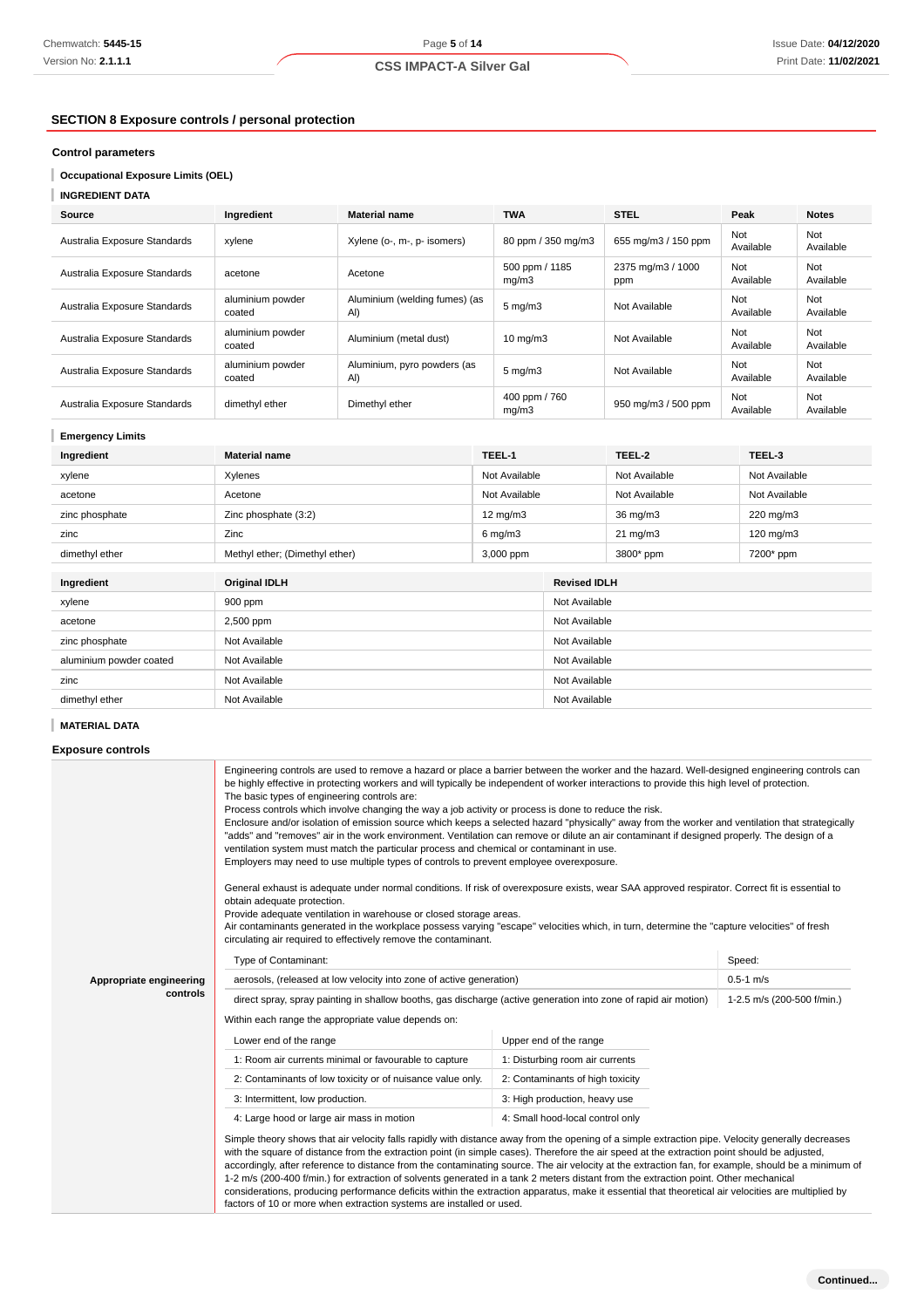Page **6** of **14**

# **CSS IMPACT-A Silver Gal**

| <b>Personal protection</b> |                                                                                                                                                                                                                                                                                                        |
|----------------------------|--------------------------------------------------------------------------------------------------------------------------------------------------------------------------------------------------------------------------------------------------------------------------------------------------------|
| Eye and face protection    | No special equipment for minor exposure i.e. when handling small quantities.<br><b>OTHERWISE:</b> For potentially moderate or heavy exposures:<br>Safety glasses with side shields.<br>▶ NOTE: Contact lenses pose a special hazard; soft lenses may absorb irritants and ALL lenses concentrate them. |
| <b>Skin protection</b>     | See Hand protection below                                                                                                                                                                                                                                                                              |
| Hands/feet protection      | No special equipment needed when handling small quantities.<br><b>DIHERWISE:</b><br>For potentially moderate exposures:<br>▶ Wear general protective gloves, eg. light weight rubber gloves.<br>For potentially heavy exposures:<br>▶ Wear chemical protective gloves, eg. PVC. and safety footwear.   |
| <b>Body protection</b>     | See Other protection below                                                                                                                                                                                                                                                                             |
| Other protection           | No special equipment needed when handling small quantities.<br><b>OTHERWISE:</b><br>• Overalls.<br>Skin cleansing cream.<br>▶ Eyewash unit.<br>Do not spray on hot surfaces.                                                                                                                           |

#### **Recommended material(s)**

**GLOVE SELECTION INDEX**

Glove selection is based on a modified presentation of the:

 **"Forsberg Clothing Performance Index".**

 The effect(s) of the following substance(s) are taken into account in the **computergenerated** selection:

CSS IMPACT-A Silver Gal

| <b>Material</b>       | CPI |
|-----------------------|-----|
| <b>BUTYL</b>          | C   |
| <b>BUTYL/NEOPRENE</b> | C   |
| <b>CPE</b>            | C   |
| <b>HYPALON</b>        | C   |
| NAT+NEOPR+NITRILE     | C   |
| <b>NATURAL RUBBER</b> | C   |
| NATURAL+NEOPRENE      | C   |
| <b>NEOPRENE</b>       | C   |
| NEOPRENE/NATURAL      | C   |
| <b>NITRILE</b>        | C   |
| NITRILE+PVC           | C   |
| PE/EVAL/PE            | C   |
| <b>PVA</b>            | C   |
| <b>PVC</b>            | C   |
| PVDC/PE/PVDC          | C   |
| SARANEX-23            | C   |
| SARANEX-23 2-PLY      | C   |
| <b>TEFLON</b>         | C   |
| <b>VITON</b>          | C   |
| VITON/NEOPRENE        | C   |

Type AX Filter of sufficient capacity. (AS/NZS 1716 & 1715, EN 143:2000 & 149:2001, ANSI Z88 or national equivalent)

Where the concentration of gas/particulates in the breathing zone, approaches or exceeds the "Exposure Standard" (or ES), respiratory protection is required. Degree of protection varies with both face-piece and Class of filter; the nature of protection varies with Type of filter.

| <b>Required Minimum</b><br><b>Protection Factor</b> | Half-Face<br>Respirator | <b>Full-Face</b><br>Respirator | <b>Powered Air</b><br>Respirator |
|-----------------------------------------------------|-------------------------|--------------------------------|----------------------------------|
| up to $10 \times ES$                                | AX-AUS                  |                                | AX-PAPR-AUS /<br>Class 1         |
| up to $50 \times ES$                                | ۰                       | AX-AUS / Class                 |                                  |
| up to $100 \times ES$                               | ۰                       | $AX-2$                         | AX-PAPR-2 ^                      |

#### ^ - Full-face

**Respiratory protection**

A(All classes) = Organic vapours, B AUS or B1 = Acid gasses, B2 = Acid gas or hydrogen cyanide(HCN), B3 = Acid gas or hydrogen cyanide(HCN), E = Sulfur dioxide(SO2), G = Agricultural chemicals, K = Ammonia(NH3), Hg = Mercury, NO = Oxides of nitrogen,  $MB =$  Methyl bromide,  $AX =$  Low boiling point organic compounds(below 65 degC)

Aerosols, in common with most vapours/ mists, should never be used in confined spaces without adequate ventilation. Aerosols, containing agents designed to enhance or mask smell, have triggered allergic reactions in predisposed individuals.

|  | * CPI - Chemwatch Performance Index |  |  |
|--|-------------------------------------|--|--|
|--|-------------------------------------|--|--|

A: Best Selection

B: Satisfactory; may degrade after 4 hours continuous immersion

C: Poor to Dangerous Choice for other than short term immersion

**NOTE**: As a series of factors will influence the actual performance of the glove, a final selection must be based on detailed observation. -

\* Where the glove is to be used on a short term, casual or infrequent basis, factors such as "feel" or convenience (e.g. disposability), may dictate a choice of gloves which might otherwise be unsuitable following long-term or frequent use. A qualified practitioner should be consulted.

#### **SECTION 9 Physical and chemical properties**

# **Information on basic physical and chemical properties**

**Appearance** Silver coloured highly flammable liquid; does not mix with water.

**Continued...**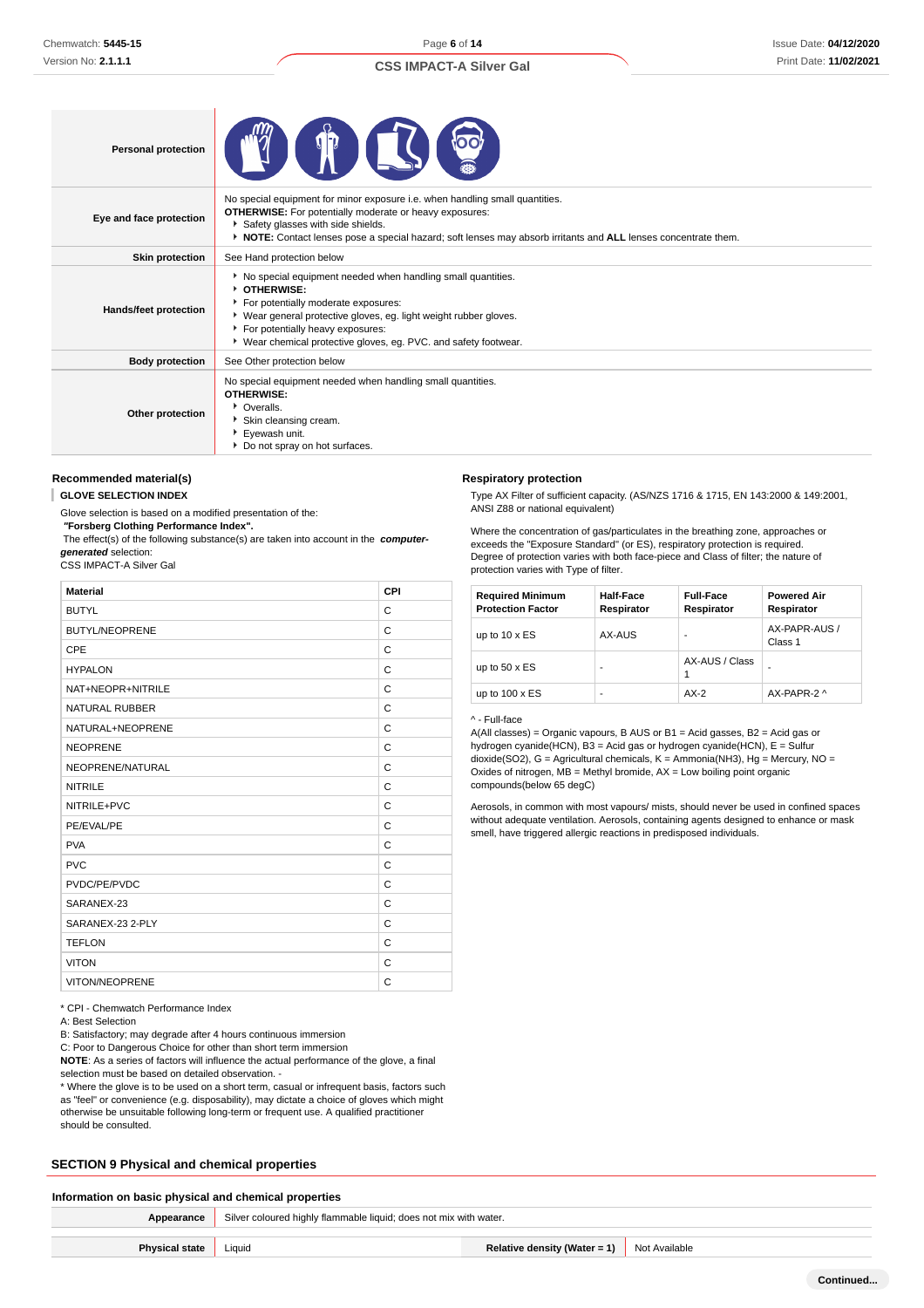| Odour                                           | Not Available  | Partition coefficient n-octanol<br>/ water | Not Available  |
|-------------------------------------------------|----------------|--------------------------------------------|----------------|
| <b>Odour threshold</b>                          | Not Available  | Auto-ignition temperature (°C)             | Not Available  |
| pH (as supplied)                                | Not Applicable | <b>Decomposition temperature</b>           | Not Available  |
| Melting point / freezing point<br>(°C)          | Not Available  | Viscosity (cSt)                            | Not Available  |
| Initial boiling point and boiling<br>range (°C) | Not Available  | Molecular weight (g/mol)                   | Not Applicable |
| Flash point (°C)                                | Not Available  | <b>Taste</b>                               | Not Available  |
| <b>Evaporation rate</b>                         | Not Available  | <b>Explosive properties</b>                | Not Available  |
| Flammability                                    | Not Available  | <b>Oxidising properties</b>                | Not Available  |
| Upper Explosive Limit (%)                       | Not Available  | Surface Tension (dyn/cm or<br>$mN/m$ )     | Not Available  |
| Lower Explosive Limit (%)                       | Not Available  | <b>Volatile Component (%vol)</b>           | Not Available  |
| Vapour pressure (kPa)                           | Not Available  | Gas group                                  | Not Available  |
| Solubility in water                             | Immiscible     | pH as a solution (1%)                      | Not Applicable |
| Vapour density $(Air = 1)$                      | Not Available  | VOC g/L                                    | Not Available  |

# **SECTION 10 Stability and reactivity**

| Reactivity                            | See section 7                                                                                                                    |
|---------------------------------------|----------------------------------------------------------------------------------------------------------------------------------|
| <b>Chemical stability</b>             | Elevated temperatures.<br>Presence of open flame.<br>▶ Product is considered stable.<br>Hazardous polymerisation will not occur. |
| Possibility of hazardous<br>reactions | See section 7                                                                                                                    |
| <b>Conditions to avoid</b>            | See section 7                                                                                                                    |
| Incompatible materials                | See section 7                                                                                                                    |
| Hazardous decomposition<br>products   | See section 5                                                                                                                    |

# **SECTION 11 Toxicological information**

#### **Information on toxicological effects**

|         | Inhalation of vapours may cause drowsiness and dizziness. This may be accompanied by narcosis, reduced alertness, loss of reflexes, lack of<br>coordination and vertigo.<br>Limited evidence or practical experience suggests that the material may produce irritation of the respiratory system, in a significant number of<br>individuals, following inhalation. In contrast to most organs, the lung is able to respond to a chemical insult by first removing or neutralising the<br>irritant and then repairing the damage. The repair process, which initially evolved to protect mammalian lungs from foreign matter and antigens,<br>may however, produce further lung damage resulting in the impairment of gas exchange, the primary function of the lungs. Respiratory tract<br>irritation often results in an inflammatory response involving the recruitment and activation of many cell types, mainly derived from the vascular<br>system.<br>Central nervous system (CNS) depression may include nonspecific discomfort, symptoms of giddiness, headache, dizziness, nausea,<br>anaesthetic effects, slowed reaction time, slurred speech and may progress to unconsciousness. Serious poisonings may result in respiratory<br>depression and may be fatal.<br>Ethers produce narcosis following inhalation. |
|---------|-----------------------------------------------------------------------------------------------------------------------------------------------------------------------------------------------------------------------------------------------------------------------------------------------------------------------------------------------------------------------------------------------------------------------------------------------------------------------------------------------------------------------------------------------------------------------------------------------------------------------------------------------------------------------------------------------------------------------------------------------------------------------------------------------------------------------------------------------------------------------------------------------------------------------------------------------------------------------------------------------------------------------------------------------------------------------------------------------------------------------------------------------------------------------------------------------------------------------------------------------------------------------------------------------------------------------------|
|         | Inhalation of lower alkyl ethers may result in central nervous system depression or stimulation, intoxication, headache, dizziness, weakness,<br>blurred vision, seizures and possible coma. Cardiovascular involvement may produce hypotension, bradycardia and cardiovascular collapse,<br>whilst respiratory symptoms might include irritation of nose and throat, cough, laryngeal spasm, pharyngitis, irregular respiration, depression,<br>pulmonary oedema and respiratory arrest. Nausea, vomiting and salivation might also indicate overexposure.<br>Convulsions, respiratory distress or paralysis, asphyxia, pneumonitis, and unconsciousness are all serious manifestations of poisoning. Fatalities<br>have been reported. Kidney and liver damage with interstitial cystitis may result from massive exposures.                                                                                                                                                                                                                                                                                                                                                                                                                                                                                              |
| Inhaled | Material is highly volatile and may quickly form a concentrated atmosphere in confined or unventilated areas. The vapour may displace and<br>replace air in breathing zone, acting as a simple asphyxiant. This may happen with little warning of overexposure.<br>Acute effects from inhalation of high concentrations of vapour are pulmonary irritation, including coughing, with nausea; central nervous system<br>depression - characterised by headache and dizziness, increased reaction time, fatique and loss of co-ordination<br>The acute toxicity of inhaled alkylbenzenes is best described by central nervous system depression. As a rule, these compounds may also act as<br>general anaesthetics.<br>Systemic poisoning produced by general anaesthesia is characterised by lightheadedness, nervousness, apprehension, euphoria, confusion,                                                                                                                                                                                                                                                                                                                                                                                                                                                               |
|         | dizziness, drowsiness, tinnitus, blurred or double vision, vomiting and sensations of heat, cold or numbness, twitching, tremors, convulsions,<br>unconsciousness and respiratory depression and arrest. Cardiac arrest may result from cardiovascular collapse. Bradycardia, and hypotension<br>may also be produced.<br>Inhaled alkylbenzene vapours cause death in animals at air levels that are relatively similar (typically LC50s are in the range 5000 -8000 ppm for<br>4 to 8 hour exposures). It is likely that acute inhalation exposure to alkylbenzenes resembles that to general anaesthetics.<br>Alkylbenzenes are not generally toxic other than at high levels of exposure. This may be because their metabolites have a low order of toxicity<br>and are easily excreted. There is little or no evidence to suggest that metabolic pathways can become saturated leading to spillover to alternate<br>pathways. Nor is there evidence that toxic reactive intermediates, which may produce subsequent toxic or mutagenic effects, are formed<br>WARNING:Intentional misuse by concentrating/inhaling contents may be lethal.                                                                                                                                                                              |
|         | Headache, fatigue, lassitude, irritability and gastrointestinal disturbances (e.g., nausea, anorexia and flatulence) are the most common symptoms<br>of xylene overexposure. Injury to the heart, liver, kidneys and nervous system has also been noted amongst workers. Transient memory loss,<br>renal impairment, temporary confusion and some evidence of disturbance of liver function was reported in three workers overcome by gross<br>exposure to xylene (10000 ppm). One worker died and autopsy revealed pulmonary congestion, oedema and focal alveolar haemorrhage.<br>Volunteers inhaling xylene at 100 ppm for 5 to 6 hours showed changes in manual coordination reaction time and slight ataxia. Tolerance<br>developed during the workweek but was lost over the weekend. Physical exercise may antagonise this effect. Xylene body burden in humans                                                                                                                                                                                                                                                                                                                                                                                                                                                      |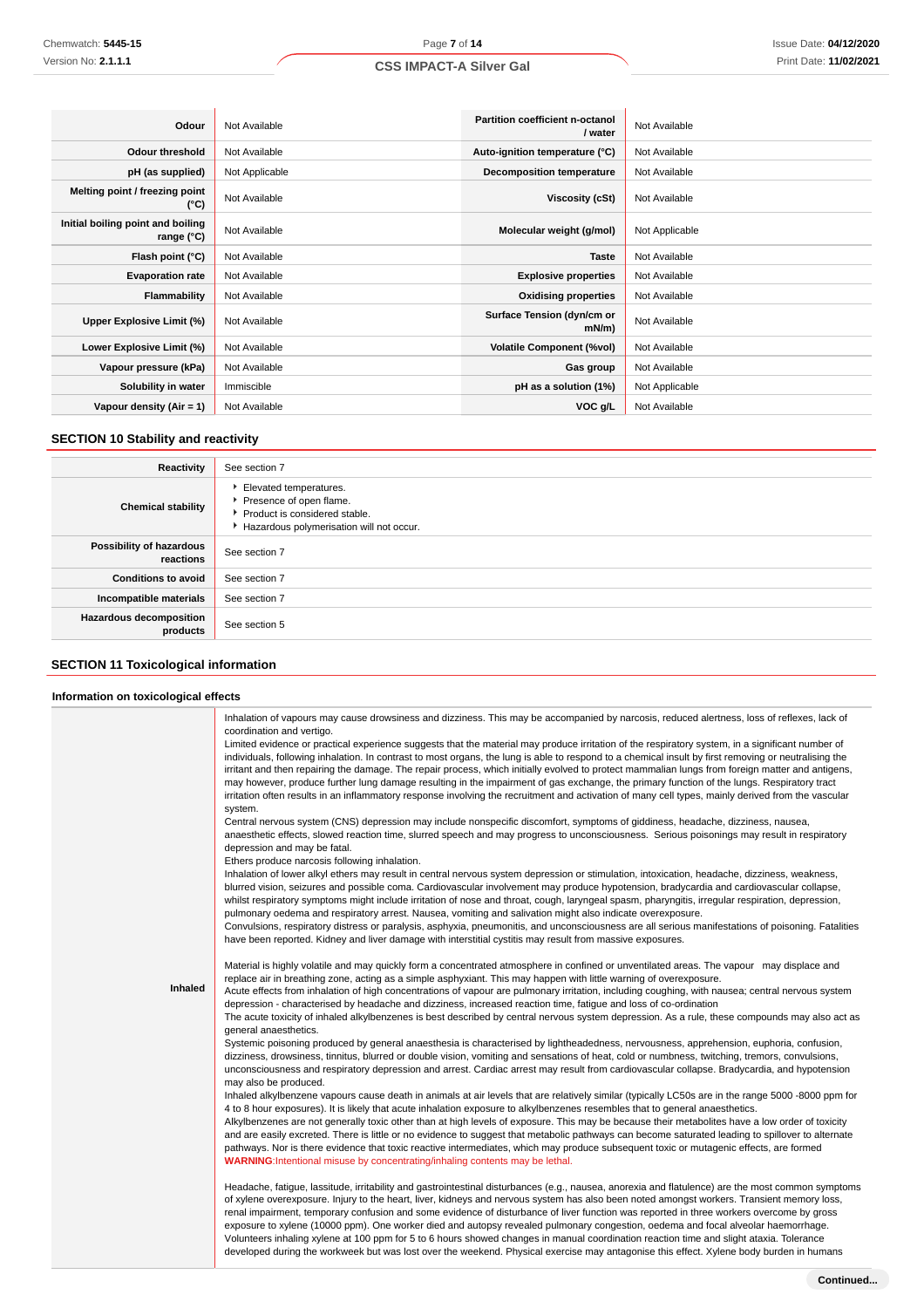|                     | exposed to 100 or 200 ppm xylene in air depends on the amount of body fat with 4% to 8% of total absorbed xylene accumulating in adipose<br>tissue.<br>Xylene is a central nervous system depressant. Central nervous system (CNS) depression may include nonspecific discomfort, symptoms of<br>giddiness, headache, dizziness, nausea, anaesthetic effects, slowed reaction time, slurred speech and may progress to unconsciousness.<br>Serious poisonings may result in respiratory depression and may be fatal.<br>Inhalation of aerosols (mists, fumes), generated by the material during the course of normal handling, may be damaging to the health of the<br>individual.                                                                                                                                                                                                                                                                                                                                                                                                                                                                                                                                                                                                                                                                                                                                                                                                                                                                                                                                                                                                                                                                                                                                                                                                                                                                                                                                                                                                                                                                                                                                                                                                                                                                                                                                                                                                                                                                                                                                                                                                                                                                                                                                                                                                                                                                                                                                                                                                                                                                                                                                                                                                                                                                                                                                                                                                                                                                                                                                                                                                                                                                                                                                                                                                                                                                                                                                                                                                                                                                                                                                                                                                                                                                                                                                                                                                                                                                                                                                                                                                                                                                                                                                                                                                                                                                                                                                                                                                                                                                                                                                                                                                                                                                                                                                                                                                                                           |
|---------------------|------------------------------------------------------------------------------------------------------------------------------------------------------------------------------------------------------------------------------------------------------------------------------------------------------------------------------------------------------------------------------------------------------------------------------------------------------------------------------------------------------------------------------------------------------------------------------------------------------------------------------------------------------------------------------------------------------------------------------------------------------------------------------------------------------------------------------------------------------------------------------------------------------------------------------------------------------------------------------------------------------------------------------------------------------------------------------------------------------------------------------------------------------------------------------------------------------------------------------------------------------------------------------------------------------------------------------------------------------------------------------------------------------------------------------------------------------------------------------------------------------------------------------------------------------------------------------------------------------------------------------------------------------------------------------------------------------------------------------------------------------------------------------------------------------------------------------------------------------------------------------------------------------------------------------------------------------------------------------------------------------------------------------------------------------------------------------------------------------------------------------------------------------------------------------------------------------------------------------------------------------------------------------------------------------------------------------------------------------------------------------------------------------------------------------------------------------------------------------------------------------------------------------------------------------------------------------------------------------------------------------------------------------------------------------------------------------------------------------------------------------------------------------------------------------------------------------------------------------------------------------------------------------------------------------------------------------------------------------------------------------------------------------------------------------------------------------------------------------------------------------------------------------------------------------------------------------------------------------------------------------------------------------------------------------------------------------------------------------------------------------------------------------------------------------------------------------------------------------------------------------------------------------------------------------------------------------------------------------------------------------------------------------------------------------------------------------------------------------------------------------------------------------------------------------------------------------------------------------------------------------------------------------------------------------------------------------------------------------------------------------------------------------------------------------------------------------------------------------------------------------------------------------------------------------------------------------------------------------------------------------------------------------------------------------------------------------------------------------------------------------------------------------------------------------------------------------------------------------------------------------------------------------------------------------------------------------------------------------------------------------------------------------------------------------------------------------------------------------------------------------------------------------------------------------------------------------------------------------------------------------------------------------------------------------------------------------------------------------------------------------------------------------------------------------------------------------------------------------------------------------------------------------------------------------------------------------------------------------------------------------------------------------------------------------------------------------------------------------------------------------------------------------------------------------------------------------------------------------------------------------------------------------|
| Ingestion           | Ingestion of alkyl ethers may produce symptoms similar to those produced following inhalation.<br>Not normally a hazard due to physical form of product.<br>Considered an unlikely route of entry in commercial/industrial environments<br>Accidental ingestion of the material may be damaging to the health of the individual.                                                                                                                                                                                                                                                                                                                                                                                                                                                                                                                                                                                                                                                                                                                                                                                                                                                                                                                                                                                                                                                                                                                                                                                                                                                                                                                                                                                                                                                                                                                                                                                                                                                                                                                                                                                                                                                                                                                                                                                                                                                                                                                                                                                                                                                                                                                                                                                                                                                                                                                                                                                                                                                                                                                                                                                                                                                                                                                                                                                                                                                                                                                                                                                                                                                                                                                                                                                                                                                                                                                                                                                                                                                                                                                                                                                                                                                                                                                                                                                                                                                                                                                                                                                                                                                                                                                                                                                                                                                                                                                                                                                                                                                                                                                                                                                                                                                                                                                                                                                                                                                                                                                                                                                             |
| <b>Skin Contact</b> | The material produces moderate skin irritation; evidence exists, or practical experience predicts, that the material either<br>roduces moderate inflammation of the skin in a substantial number of individuals following direct contact, and/or<br>reproduces significant, but moderate, inflammation when applied to the healthy intact skin of animals (for up to four hours), such inflammation<br>being present twenty-four hours or more after the end of the exposure period.<br>Skin irritation may also be present after prolonged or repeated exposure; this may result in a form of contact dermatitis (nonallergic). The<br>dermatitis is often characterised by skin redness (erythema) and swelling (oedema) which may progress to blistering (vesiculation), scaling and<br>thickening of the epidermis. At the microscopic level there may be intercellular oedema of the spongy layer of the skin (spongiosis) and<br>intracellular oedema of the epidermis.<br>Contact with aluminas (aluminium oxides) may produce a form of irritant dermatitis accompanied by pruritus.<br>Though considered non-harmful, slight irritation may result from contact because of the abrasive nature of the aluminium oxide particles.<br>Spray mist may produce discomfort<br>Alkyl ethers may defat and dehydrate the skin producing dermatoses. Absorption may produce headache, dizziness, and central nervous system<br>depression.<br>Open cuts, abraded or irritated skin should not be exposed to this material<br>Entry into the blood-stream through, for example, cuts, abrasions, puncture wounds or lesions, may produce systemic injury with harmful effects.<br>Examine the skin prior to the use of the material and ensure that any external damage is suitably protected.<br>Skin contact with the material may damage the health of the individual; systemic effects may result following absorption.                                                                                                                                                                                                                                                                                                                                                                                                                                                                                                                                                                                                                                                                                                                                                                                                                                                                                                                                                                                                                                                                                                                                                                                                                                                                                                                                                                                                                                                                                                                                                                                                                                                                                                                                                                                                                                                                                                                                                                                                                                                                                                                                                                                                                                                                                                                                                                                                                                                                                                                                                                                                                                                                                                                                                                                                                                                                                                                                                                                                                                                                                                                                                                                                                                                                                                                                                                                                                                                                                                                                                                                                  |
| Eye                 | Direct contact with the eye may not cause irritation because of the extreme volatility of the gas; however concentrated atmospheres may produce<br>irritation after brief exposures<br>Eye contact with alkyl ethers (vapours or liquid) may produce irritation, redness and lachrymation.<br>Evidence exists, or practical experience predicts, that the material may cause severe eye irritation in a substantial number of individuals and/or<br>may produce significant ocular lesions which are present twenty-four hours or more after instillation into the eye(s) of experimental animals. Eye<br>contact may cause significant inflammation with pain. Corneal injury may occur; permanent impairment of vision may result unless treatment is<br>prompt and adequate. Repeated or prolonged exposure to irritants may cause inflammation characterised by a temporary redness (similar to<br>windburn) of the conjunctiva (conjunctivitis); temporary impairment of vision and/or other transient eye damage/ulceration may occur.<br>The liquid produces a high level of eye discomfort and is capable of causing pain and severe conjunctivitis. Corneal injury may develop, with<br>possible permanent impairment of vision, if not promptly and adequately treated.                                                                                                                                                                                                                                                                                                                                                                                                                                                                                                                                                                                                                                                                                                                                                                                                                                                                                                                                                                                                                                                                                                                                                                                                                                                                                                                                                                                                                                                                                                                                                                                                                                                                                                                                                                                                                                                                                                                                                                                                                                                                                                                                                                                                                                                                                                                                                                                                                                                                                                                                                                                                                                                                                                                                                                                                                                                                                                                                                                                                                                                                                                                                                                                                                                                                                                                                                                                                                                                                                                                                                                                                                                                                                                                                                                                                                                                                                                                                                                                                                                                                                                                                                                                                                                            |
| Chronic             | Limited evidence suggests that repeated or long-term occupational exposure may produce cumulative health effects involving organs or<br>biochemical systems.<br>Chronic exposure to aluminas (aluminium oxides) of particle size 1.2 microns did not produce significant systemic or respiratory system effects in<br>workers. Epidemiologic surveys have indicated an excess of nonmalignant respiratory disease in workers exposed to aluminum oxide during<br>abrasives production.<br>Very fine Al2O3 powder was not fibrogenic in rats, guinea pigs, or hamsters when inhaled for 6 to 12 months and sacrificed<br>at periods up to 12 months following the last exposure.<br>When hydrated aluminas were injected intratracheally, they produced dense and numerous nodules of advanced fibrosis in rats, a reticulin<br>network with occasional collagen fibres in mice and guinea pigs, and only a slight reticulin network in rabbits. Shaver's disease, a rapidly<br>progressive and often fatal interstitial fibrosis of the lungs, is associated with a process involving the fusion of bauxite (aluminium oxide) with iron,<br>coke and silica at 2000 deg. C.<br>The weight of evidence suggests that catalytically active alumina and the large surface area aluminas can induce lung fibrosis(aluminosis) in<br>experimental animals, but only when given by the intra-tracheal route. The pertinence of such experiments in relation to workplace exposure is<br>doubtful especially since it has been demonstrated that the most reactive of the aluminas (i.e. the chi and gamma forms), when given by<br>inhalation, are non-fibrogenic in experimental animals. However rats exposed by inhalation to refractory aluminium fibre showed mild fibrosis and<br>possibly carcinogenic effects indicating that fibrous aluminas might exhibit different toxicology to non-fibrous forms. Aluminium oxide fibres<br>administered by the intrapleural route produce clear evidence of carcinogenicity.<br>Saffil fibre an artificially produced form alumina fibre used as refractories, consists of over 95% alumina, 3-4 % silica. Animal tests for fibrogenic,<br>carcinogenic potential and oral toxicity have included in-vitro, intraperitoneal injection, intrapleural injection, inhalation, and feeding. The fibre has<br>generally been inactive in animal studies. Also studies of Saffil dust clouds show very low respirable fraction.<br>There is general agreement that particle size determines that the degree of pathogenicity (the ability of a micro-organism to produce infectious<br>disease) of elementary aluminium, or its oxides or hydroxides when they occur as dusts, fumes or vapours. Only those particles small enough to<br>enter the alveolii (sub 5 um) are able to produce pathogenic effects in the lungs.<br>Principal route of occupational exposure to the gas is by inhalation.<br>Chronic exposure to alkyl ethers may result in loss of appetite, excessive thirst, fatigue, and weight loss<br>Following an oral intake of extremely high doses of zinc (where 300 mg Zn/d – 20 times the US Recommended Dietary Allowance (RDA) – is a<br>"low intake" overdose), nausea, vomiting, pain, cramps and diarrhea may occur. There is evidence of induced copper deficiency, alterations of<br>blood lipoprotein levels, increased levels of LDL, and decreased levels of HDL at long-term intakes of 100 mg Zn/d. The USDA RDA is 15 mg<br>Zn/d.<br>There is also a condition called the "zinc shakes" or "zinc chills" or metal fume fever that can be induced by the inhalation of freshly formed zinc<br>oxide formed during the welding of galvanized materials.<br>Supplemental zinc can prevent iron absorption, leading to iron deficiency and possible peripheral neuropathy, with loss of sensation in<br>extremities.<br>Zinc is necessary for normal fetal growth and development. Fetal damage may result from zinc deficiency. Only one report in the literature<br>suggested adverse developmental effects in humans due to exposure to excessive levels of zinc. Four women were given zinc supplements of<br>0.6 mg zinc/kg/day as zinc sulfate during the third trimester of pregnancy. Three of the women had premature deliveries, and one delivered a<br>stillborn infant. However, the significance of these results cannot be determined because very few details were given regarding the study<br>protocol, reproductive histories, and the nutritional status of the women. Other human studies have found no developmental effects in the<br>newborns of mothers consuming 0.3 mg zinc/kg/day as zinc sulfate or zinc citrate or 0.06 mg zinc/kg/day as zinc aspartate during the last two<br>trimesters. There has been a suggestion that increased serum zinc levels in pregnant women may be associated with an increase in neural tube<br>defects, but others have failed to confirm this association. The developmental toxicity of zinc in experimental animals has been evaluated in a<br>number of investigations. Exposure to high levels of zinc in the diet prior to and/or during gestation has been associated with increased fetal<br>resorptions, reduced fetal weights, altered tissue concentrations of fetal iron and copper, and reduced growth in the offspring.<br>Animal studies suggest that exposure to very high levels of dietary zinc is associated with reduced fetal weight, alopecia, decreased hematocrit, |

and copper deficiency in offspring. For example, second generation mice exposed to zinc carbonate during gestation and lactation (260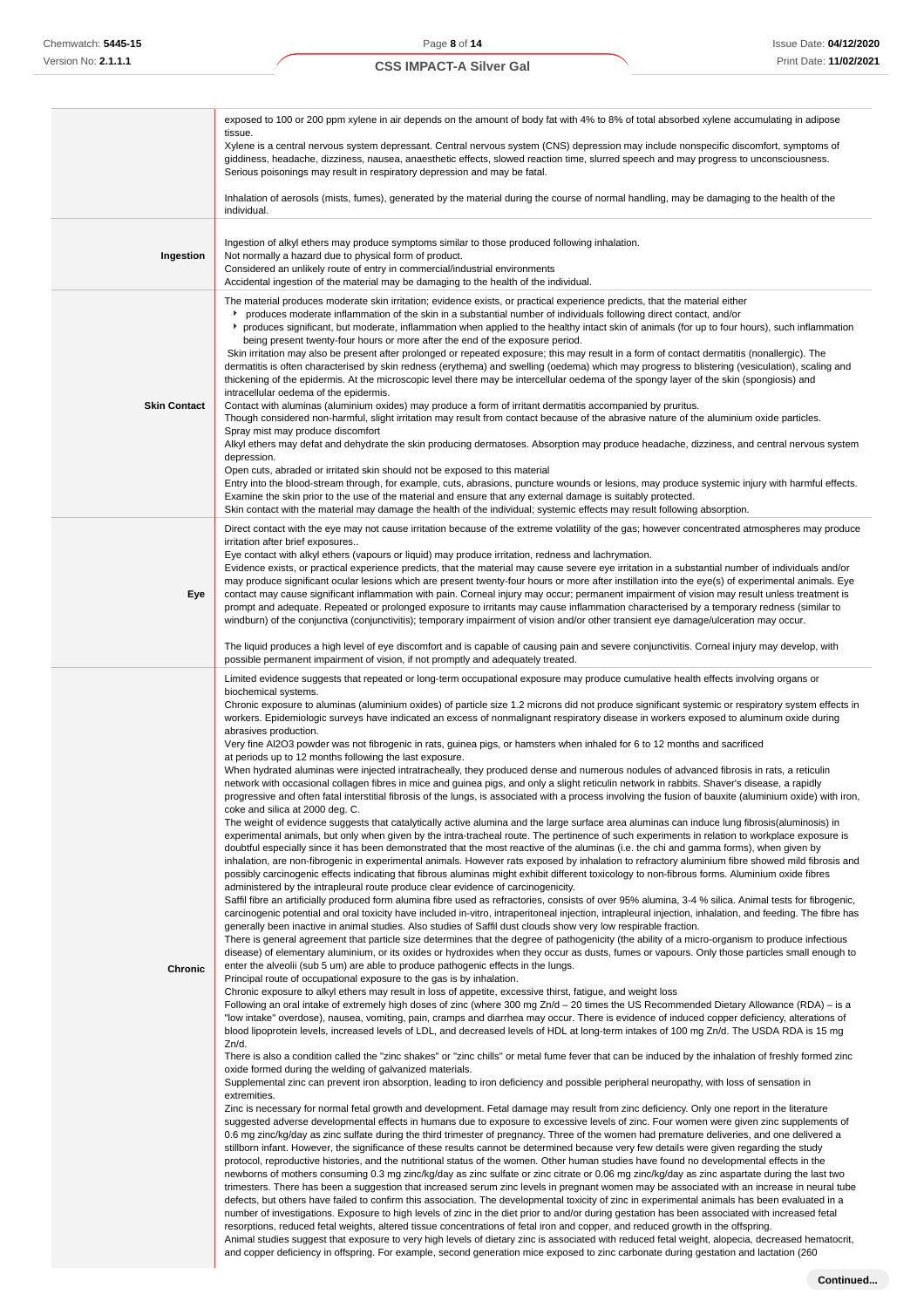Ĩ.

# **CSS IMPACT-A Silver Gal**

| mg/kg/day in the maternal diet), and then continued on that diet for 8 weeks, had reduced body weight, alopecia, and signs of copper deficiency                                                              |
|--------------------------------------------------------------------------------------------------------------------------------------------------------------------------------------------------------------|
| (e.g., lowered hematocrit and occasional achromotrichia [loss of hair colour]. Similarly, mink kits from dams that ingested a time-weighted-                                                                 |
| average dose of 20.8 mg zinc/kg/day as zinc sulfate also had alopecia and achromotrichia. It is likely that the alopecia resulted from zinc-induced                                                          |
| copper deficiency, which is known to cause alopecia in monkeys. However, no adverse effects were observed in parental mice or mink. No                                                                       |
| effects on reproduction were reported in rats exposed to 50 mg zinc/kg/day as zinc carbonate; however, increased stillbirths were observed in                                                                |
| rats exposed to 250 mg zinc/kg/day.                                                                                                                                                                          |
| Welding or flame cutting of metals with zinc or zinc dust coatings may result in inhalation of zinc oxide fume; high concentrations of zinc oxide                                                            |
| fume may result in "metal fume fever"; also known as "brass chills", an industrial disease of short duration. [I.L.O] Symptoms include malaise,                                                              |
| fever, weakness, nausea and may appear quickly if operations occur in enclosed or poorly ventilated areas.                                                                                                   |
| Genotoxicity studies conducted in a variety of test systems have failed to provide evidence for mutagenicity of zinc. However, there are<br>indications of weak clastogenic effects following zinc exposure. |
| Prolonged or repeated contact with xylenes may cause defatting dermatitis with drying and cracking. Chronic inhalation of xylenes has been                                                                   |
| associated with central nervous system effects, loss of appetite, nausea, ringing in the ears, irritability, thirst anaemia, mucosal bleeding,                                                               |
| enlarged liver and hyperplasia. Exposure may produce kidney and liver damage. In chronic occupational exposure, xylene (usually mix ed with                                                                  |
| other solvents) has produced irreversible damage to the central nervous system and ototoxicity (damages hearing and increases sensitivity to                                                                 |
| noise), probably due to neurotoxic mechanisms.                                                                                                                                                               |
| Industrial workers exposed to xylene with a maximum level of ethyl benzene of 0.06 mg/l (14 ppm) reported headaches and irritability and tired                                                               |
| quickly. Functional nervous system disturbances were found in some workers employed for over 7 years whilst other workers had enlarged                                                                       |
| livers.                                                                                                                                                                                                      |
| Xylene has been classed as a developmental toxin in some jurisdictions.                                                                                                                                      |
| Small excess risks of spontaneous abortion and congenital malformation were reported amongst women exposed to xylene in the first trimester                                                                  |
| of pregnancy. In all cases, however, the women were also been exposed to other substances. Evaluation of workers chronically exposed to                                                                      |
| xylene has demonstrated lack of genotoxicity. Exposure to xylene has been associated with increased risks of haemopoietic malignancies but,                                                                  |
| again, simultaneous exposure to other substances (including benzene) complicates the picture. A long-term gavage study to mixed xylenes                                                                      |
| (containing 17% ethyl benzene) found no evidence of carcinogenic activity in rats and mice of either sex.                                                                                                    |
| There is some evidence that human exposure to the material may result in developmental toxicity. This evidence is based on animal studies                                                                    |
| where effects have been observed in the absence of marked maternal toxicity, or at around the same dose levels as other toxic effects but which                                                              |
| are not secondary non-specific consequences of the other toxic effects.                                                                                                                                      |
| Chronic solvent inhalation exposures may result in nervous system impairment and liver and blood changes. [PATTYS]                                                                                           |
| <b>WARNING:</b> Aerosol containers may present pressure related hazards.                                                                                                                                     |

| <b>CSS IMPACT-A Silver Gal</b> | <b>TOXICITY</b>                                    | <b>IRRITATION</b>                                                                                                                      |
|--------------------------------|----------------------------------------------------|----------------------------------------------------------------------------------------------------------------------------------------|
|                                | Not Available                                      | Not Available                                                                                                                          |
|                                | <b>TOXICITY</b>                                    | <b>IRRITATION</b>                                                                                                                      |
|                                | Dermal (rabbit) LD50: >1700 mg/kg <sup>[2]</sup>   | Eye (human): 200 ppm irritant                                                                                                          |
|                                | Inhalation(Rat) LC50; 5922 ppm4hrs[1]              | Eye (rabbit): 5 mg/24h SEVERE                                                                                                          |
| xylene                         | Oral(Rat) LD50; 8.70 mg/kg[1]                      | Eye (rabbit): 87 mg mild                                                                                                               |
|                                |                                                    | Eye: adverse effect observed (irritating)[1]                                                                                           |
|                                |                                                    | Skin (rabbit):500 mg/24h moderate                                                                                                      |
|                                |                                                    | Skin: adverse effect observed (irritating)[1]                                                                                          |
|                                | <b>TOXICITY</b>                                    | <b>IRRITATION</b>                                                                                                                      |
|                                | Dermal (rabbit) LD50: >7.426 mg/kg[1]              | Eye (human): 500 ppm - irritant                                                                                                        |
|                                | Inhalation(Mouse) LC50; 44 mg/L4hrs <sup>[2]</sup> | Eye (rabbit): 20mg/24hr -moderate                                                                                                      |
|                                | Oral(Mouse) LD50; 0.003 mg/kg <sup>[2]</sup>       | Eye (rabbit): 3.95 mg - SEVERE                                                                                                         |
| acetone                        |                                                    | Eye: adverse effect observed (irritating)[1]                                                                                           |
|                                |                                                    | Skin (rabbit): 500 mg/24hr - mild                                                                                                      |
|                                |                                                    | Skin (rabbit):395mg (open) - mild                                                                                                      |
|                                |                                                    | Skin: no adverse effect observed (not irritating)[1]                                                                                   |
|                                | <b>TOXICITY</b>                                    | <b>IRRITATION</b>                                                                                                                      |
| zinc phosphate                 | Oral(Rat) LD50; >5000 mg/kg <sup>[2]</sup>         | Eye: no adverse effect observed (not irritating)[1]                                                                                    |
|                                |                                                    | Skin: no adverse effect observed (not irritating)[1]                                                                                   |
|                                | <b>TOXICITY</b>                                    | <b>IRRITATION</b>                                                                                                                      |
| aluminium powder coated        | Oral(Rat) LD50; >2000 mg/kg[1]                     | Eye: no adverse effect observed (not irritating)[1]                                                                                    |
|                                |                                                    | Skin: no adverse effect observed (not irritating)[1]                                                                                   |
|                                | <b>TOXICITY</b>                                    | <b>IRRITATION</b>                                                                                                                      |
| zinc                           | Dermal (rabbit) LD50: 1130 mg/kg <sup>[2]</sup>    | Eye: no adverse effect observed (not irritating)[1]                                                                                    |
|                                | Oral(Rat) LD50; >2000 mg/kg[1]                     | Skin: no adverse effect observed (not irritating)[1]                                                                                   |
|                                | <b>TOXICITY</b>                                    | <b>IRRITATION</b>                                                                                                                      |
| dimethyl ether                 | Inhalation(Rat) LC50; >20000 ppm4hrs[1]            | Not Available                                                                                                                          |
| Legend:                        |                                                    | 1. Value obtained from Europe ECHA Registered Substances - Acute toxicity 2.* Value obtained from manufacturer's SDS. Unless otherwise |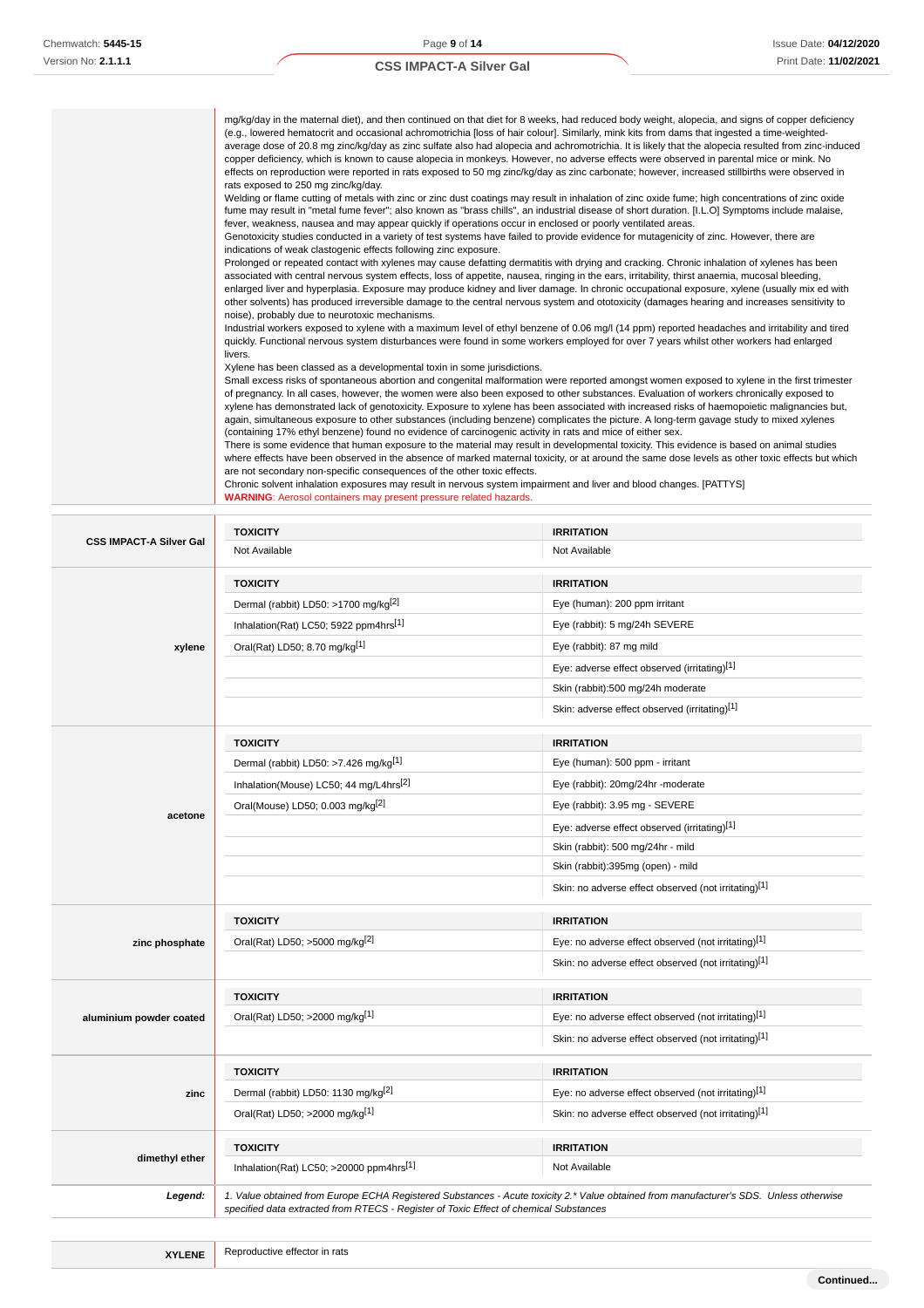|                                                     | The material may produce severe irritation to the eye causing pronounced inflammation. Repeated or prolonged exposure to irritants may<br>produce conjunctivitis.<br>The material may cause skin irritation after prolonged or repeated exposure and may produce a contact dermatitis (nonallergic). This form of<br>dermatitis is often characterised by skin redness (erythema) and swelling the epidermis. Histologically there may be intercellular oedema of the<br>spongy layer (spongiosis) and intracellular oedema of the epidermis.<br>The substance is classified by IARC as Group 3:<br>NOT classifiable as to its carcinogenicity to humans.<br>Evidence of carcinogenicity may be inadequate or limited in animal testing.                                                                                                                                                                                                                                                                                                                                                                                                                                                                                                                                                                                                                                                                                                                                                                                                                                                                                                                                                                                                                                                                                                                                                                                                                                                                                                                                                                                                                                                                                                                                                                                                                                                                                          |                                 |                                                                                                    |  |
|-----------------------------------------------------|-----------------------------------------------------------------------------------------------------------------------------------------------------------------------------------------------------------------------------------------------------------------------------------------------------------------------------------------------------------------------------------------------------------------------------------------------------------------------------------------------------------------------------------------------------------------------------------------------------------------------------------------------------------------------------------------------------------------------------------------------------------------------------------------------------------------------------------------------------------------------------------------------------------------------------------------------------------------------------------------------------------------------------------------------------------------------------------------------------------------------------------------------------------------------------------------------------------------------------------------------------------------------------------------------------------------------------------------------------------------------------------------------------------------------------------------------------------------------------------------------------------------------------------------------------------------------------------------------------------------------------------------------------------------------------------------------------------------------------------------------------------------------------------------------------------------------------------------------------------------------------------------------------------------------------------------------------------------------------------------------------------------------------------------------------------------------------------------------------------------------------------------------------------------------------------------------------------------------------------------------------------------------------------------------------------------------------------------------------------------------------------------------------------------------------------|---------------------------------|----------------------------------------------------------------------------------------------------|--|
| <b>ACETONE</b>                                      | for acetone:<br>The acute toxicity of acetone is low. Acetone is not a skin irritant or sensitiser but is a defatting agent to the skin. Acetone is an eye irritant. The<br>subchronic toxicity of acetone has been examined in mice and rats that were administered acetone in the drinking water and again in rats treated<br>by oral gavage. Acetone-induced increases in relative kidney weight changes were observed in male and female rats used in the oral 13-week<br>study. Acetone treatment caused increases in the relative liver weight in male and female rats that were not associated with histopathologic<br>effects and the effects may have been associated with microsomal enzyme induction. Haematologic effects consistent with macrocytic anaemia<br>were also noted in male rats along with hyperpigmentation in the spleen. The most notable findings in the mice were increased liver and<br>decreased spleen weights. Overall, the no-observed-effect-levels in the drinking water study were 1% for male rats (900 mg/kg/d) and male mice<br>(2258 mg/kg/d), 2% for female mice (5945 mg/kg/d), and 5% for female rats (3100 mg/kg/d). For developmental effects, a statistically significant<br>reduction in foetal weight, and a slight, but statistically significant increase in the percent incidence of later resorptions were seen in mice at<br>15,665 mg/m3 and in rats at 26,100 mg/m3. The no-observable-effect level for developmental toxicity was determined to be 5220 mg/m3 for both<br>rats and mice.<br>Teratogenic effects were not observed in rats and mice tested at 26,110 and 15,665 mg/m3, respectively. Lifetime dermal carcinogenicity studies<br>in mice treated with up to 0.2 mL of acetone did not reveal any increase in organ tumor incidence relative to untreated control animals.<br>The scientific literature contains many different studies that have measured either the neurobehavioural performance or neurophysiological<br>response of humans exposed to acetone. Effect levels ranging from about 600 to greater than 2375 mg/m3 have been reported. Neurobehavioral<br>studies with acetone-exposed employees have recently shown that 8-hr exposures in excess of 2375 mg/m3 were not associated with any<br>dose-related changes in response time, vigilance, or digit span scores. Clinical case studies, controlled human volunteer studies, animal |                                 |                                                                                                    |  |
| <b>ACETONE &amp; ZINC</b>                           | The material may cause skin irritation after prolonged or repeated exposure and may produce a contact dermatitis (nonallergic). This form of<br>dermatitis is often characterised by skin redness (erythema) and swelling epidermis. Histologically there may be intercellular oedema of the<br>spongy layer (spongiosis) and intracellular oedema of the epidermis.                                                                                                                                                                                                                                                                                                                                                                                                                                                                                                                                                                                                                                                                                                                                                                                                                                                                                                                                                                                                                                                                                                                                                                                                                                                                                                                                                                                                                                                                                                                                                                                                                                                                                                                                                                                                                                                                                                                                                                                                                                                              |                                 |                                                                                                    |  |
| <b>ALUMINIUM POWDER</b><br><b>COATED &amp; ZINC</b> | No significant acute toxicological data identified in literature search.                                                                                                                                                                                                                                                                                                                                                                                                                                                                                                                                                                                                                                                                                                                                                                                                                                                                                                                                                                                                                                                                                                                                                                                                                                                                                                                                                                                                                                                                                                                                                                                                                                                                                                                                                                                                                                                                                                                                                                                                                                                                                                                                                                                                                                                                                                                                                          |                                 |                                                                                                    |  |
| <b>Acute Toxicity</b>                               | ×                                                                                                                                                                                                                                                                                                                                                                                                                                                                                                                                                                                                                                                                                                                                                                                                                                                                                                                                                                                                                                                                                                                                                                                                                                                                                                                                                                                                                                                                                                                                                                                                                                                                                                                                                                                                                                                                                                                                                                                                                                                                                                                                                                                                                                                                                                                                                                                                                                 | Carcinogenicity                 | ×                                                                                                  |  |
| <b>Skin Irritation/Corrosion</b>                    | $\checkmark$                                                                                                                                                                                                                                                                                                                                                                                                                                                                                                                                                                                                                                                                                                                                                                                                                                                                                                                                                                                                                                                                                                                                                                                                                                                                                                                                                                                                                                                                                                                                                                                                                                                                                                                                                                                                                                                                                                                                                                                                                                                                                                                                                                                                                                                                                                                                                                                                                      | Reproductivity                  | ×                                                                                                  |  |
| <b>Serious Eye Damage/Irritation</b>                | ✔                                                                                                                                                                                                                                                                                                                                                                                                                                                                                                                                                                                                                                                                                                                                                                                                                                                                                                                                                                                                                                                                                                                                                                                                                                                                                                                                                                                                                                                                                                                                                                                                                                                                                                                                                                                                                                                                                                                                                                                                                                                                                                                                                                                                                                                                                                                                                                                                                                 | <b>STOT - Single Exposure</b>   | ✔                                                                                                  |  |
| <b>Respiratory or Skin</b><br>sensitisation         | ×                                                                                                                                                                                                                                                                                                                                                                                                                                                                                                                                                                                                                                                                                                                                                                                                                                                                                                                                                                                                                                                                                                                                                                                                                                                                                                                                                                                                                                                                                                                                                                                                                                                                                                                                                                                                                                                                                                                                                                                                                                                                                                                                                                                                                                                                                                                                                                                                                                 | <b>STOT - Repeated Exposure</b> | ×                                                                                                  |  |
| <b>Mutagenicity</b>                                 | ×                                                                                                                                                                                                                                                                                                                                                                                                                                                                                                                                                                                                                                                                                                                                                                                                                                                                                                                                                                                                                                                                                                                                                                                                                                                                                                                                                                                                                                                                                                                                                                                                                                                                                                                                                                                                                                                                                                                                                                                                                                                                                                                                                                                                                                                                                                                                                                                                                                 | <b>Aspiration Hazard</b>        | ×                                                                                                  |  |
|                                                     |                                                                                                                                                                                                                                                                                                                                                                                                                                                                                                                                                                                                                                                                                                                                                                                                                                                                                                                                                                                                                                                                                                                                                                                                                                                                                                                                                                                                                                                                                                                                                                                                                                                                                                                                                                                                                                                                                                                                                                                                                                                                                                                                                                                                                                                                                                                                                                                                                                   | Legend:                         | $\blacktriangleright$ - Data either not available or does not fill the criteria for classification |  |

– Data available to make classification

# **SECTION 12 Ecological information**

|                                | Endpoint         | <b>Test Duration (hr)</b> | <b>Species</b>                | Value                         | Source                  |
|--------------------------------|------------------|---------------------------|-------------------------------|-------------------------------|-------------------------|
| <b>CSS IMPACT-A Silver Gal</b> | Not<br>Available | Not Available             | Not Available                 | Not<br>Available              | Not<br>Available        |
|                                | Endpoint         | <b>Test Duration (hr)</b> | <b>Species</b>                | Value                         | <b>Source</b>           |
|                                | <b>LC50</b>      | 96                        | Fish                          | 0.0013404-mg/L                | 4                       |
| xylene                         | <b>EC50</b>      | 48                        | Crustacea                     | $1.8$ mg/L                    | $\overline{2}$          |
|                                | <b>EC50</b>      | 72                        | Algae or other aquatic plants | $3.2$ mg/L                    | $\overline{\mathbf{c}}$ |
|                                | <b>NOEL</b>      | 72                        | Not Available                 | $0.01$ -mg/L                  | $\overline{4}$          |
| acetone                        | Endpoint         | <b>Test Duration (hr)</b> | <b>Species</b>                | Value                         | Source                  |
|                                | <b>LC50</b>      | 96                        | Fish                          | $>100$ mg/L                   | 4                       |
|                                | <b>EC50</b>      | 48                        | Crustacea                     | 6098.4mg/L                    | 5                       |
|                                | <b>EC50</b>      | 96                        | Algae or other aquatic plants | -9.873-27.684mg/L             | $\overline{4}$          |
|                                | <b>NOEC</b>      | 96                        | Not Available                 | $< 0.000000005$ -<br>$=$ mg/L | $\overline{4}$          |
|                                | Endpoint         | <b>Test Duration (hr)</b> | <b>Species</b>                | Value                         | Source                  |
|                                | <b>LC50</b>      | 96                        | Fish                          | $0.09$ -mg/L                  | 4                       |
| zinc phosphate                 | <b>EC50</b>      | 48                        | Crustacea                     | $0.105$ mg/L                  | $\overline{2}$          |
|                                | <b>NOEC</b>      | 72                        | Algae or other aquatic plants | 0.00038608mg/L                | $\overline{2}$          |
|                                | Endpoint         | <b>Test Duration (hr)</b> | <b>Species</b>                | Value                         | Source                  |
|                                | <b>LC50</b>      | 96                        | Fish                          | 0.078242mg/L                  | $\overline{2}$          |
| aluminium powder coated        | <b>EC50</b>      | 48                        | Crustacea                     | 0.7364mg/L                    | $\overline{2}$          |
|                                | <b>EC50</b>      | 96                        | Algae or other aquatic plants | 0.0054mg/L                    | $\overline{2}$          |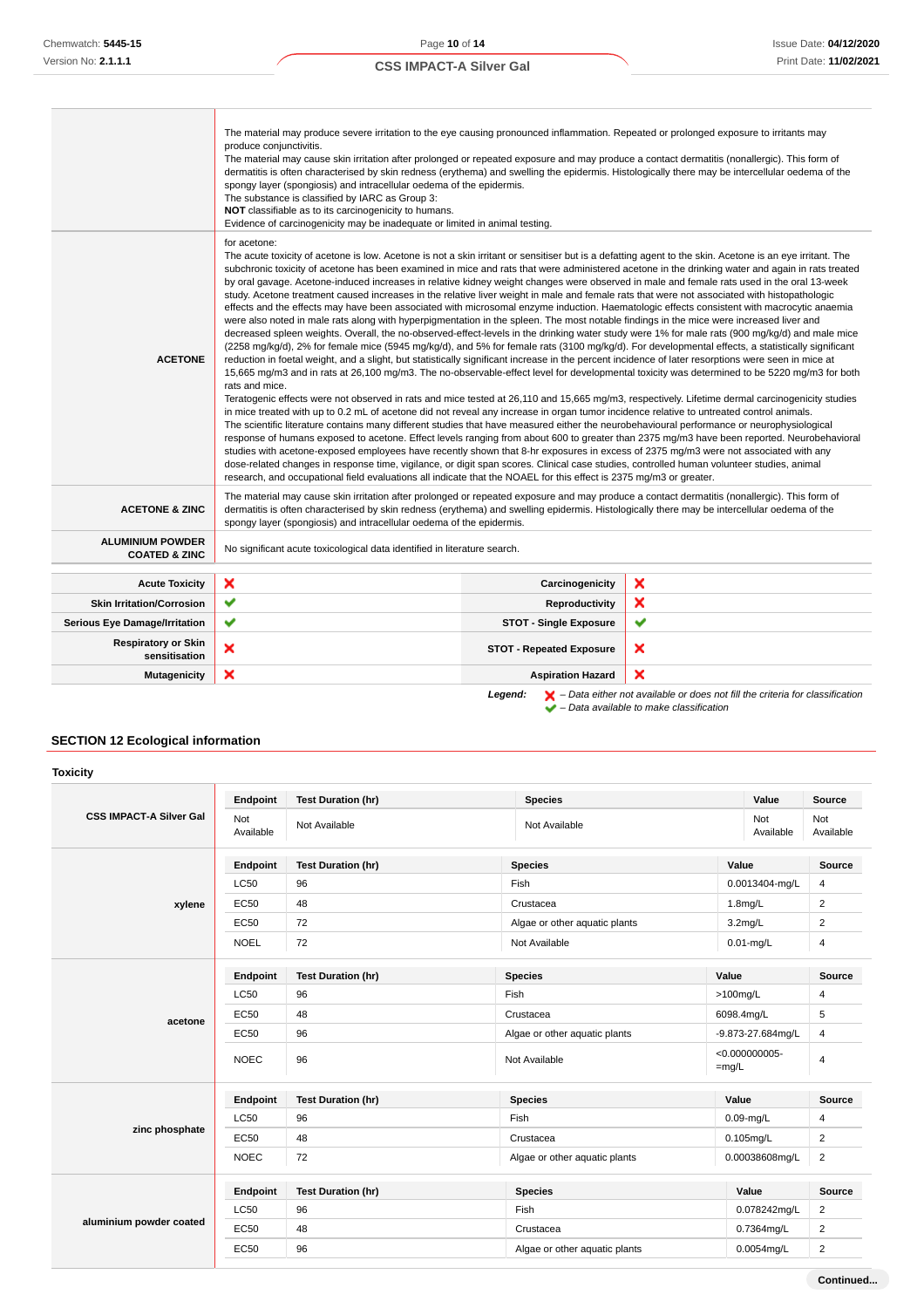|                | <b>BCF</b>  | 360                       | Not Available                                                                                                                                                                                                                                                                                                                                                                                   |       | 9 <sub>mg/L</sub>    | 4             |
|----------------|-------------|---------------------------|-------------------------------------------------------------------------------------------------------------------------------------------------------------------------------------------------------------------------------------------------------------------------------------------------------------------------------------------------------------------------------------------------|-------|----------------------|---------------|
|                | <b>NOEC</b> | 72                        | Algae or other aquatic plants                                                                                                                                                                                                                                                                                                                                                                   |       | $>=0.004$ mg/L       | 2             |
|                | Endpoint    | <b>Test Duration (hr)</b> | <b>Species</b>                                                                                                                                                                                                                                                                                                                                                                                  | Value |                      | Source        |
|                | <b>LC50</b> | 96                        | Fish                                                                                                                                                                                                                                                                                                                                                                                            |       | -0.01068-0.01413mg/L | 4             |
|                | <b>EC50</b> | 48                        | Crustacea                                                                                                                                                                                                                                                                                                                                                                                       |       | $-0.06 - 0.08$ mg/L  | 4             |
| zinc           | <b>EC50</b> | 72                        | Algae or other aquatic plants                                                                                                                                                                                                                                                                                                                                                                   |       | 0.0050mg/L           | 4             |
|                | <b>BCFD</b> | 1344                      | Not Available                                                                                                                                                                                                                                                                                                                                                                                   |       | 17264.52-mg/L        | 4             |
|                | <b>NOEL</b> | 120                       | Algae or other aquatic plants                                                                                                                                                                                                                                                                                                                                                                   |       | 0.000006537000-mg/L  | 4             |
|                | Endpoint    | <b>Test Duration (hr)</b> | <b>Species</b>                                                                                                                                                                                                                                                                                                                                                                                  |       | Value                | <b>Source</b> |
|                | <b>LC50</b> | 96                        | Fish                                                                                                                                                                                                                                                                                                                                                                                            |       | 1783.04mg/L          | 2             |
| dimethyl ether | <b>EC50</b> | 48                        | Crustacea                                                                                                                                                                                                                                                                                                                                                                                       |       | >4400.0mg/L          | 2             |
|                | <b>EC50</b> | 96                        | Algae or other aquatic plants                                                                                                                                                                                                                                                                                                                                                                   |       | 154.917mg/L          | 2             |
|                | <b>NOEC</b> | 48                        | Crustacea                                                                                                                                                                                                                                                                                                                                                                                       |       | >4000mg/L            | $\mathbf{1}$  |
| Legend:        |             |                           | Extracted from 1. IUCLID Toxicity Data 2. Europe ECHA Registered Substances - Ecotoxicological Information - Aquatic Toxicity 3. EPIWIN Suite<br>V3.12 (QSAR) - Aquatic Toxicity Data (Estimated) 4. US EPA, Ecotox database - Aquatic Toxicity Data 5. ECETOC Aquatic Hazard Assessment<br>Data 6. NITE (Japan) - Bioconcentration Data 7. METI (Japan) - Bioconcentration Data 8. Vendor Data |       |                      |               |

Toxic to aquatic organisms, may cause long-term adverse effects in the aquatic environment. **DO NOT** discharge into sewer or waterways.

# **Persistence and degradability**

| Ingredient     | Persistence: Water/Soil     | Persistence: Air                 |
|----------------|-----------------------------|----------------------------------|
| xylene         | HIGH (Half-life = 360 days) | LOW (Half-life $= 1.83$ days)    |
| acetone        | LOW (Half-life $= 14$ days) | MEDIUM (Half-life = 116.25 days) |
| dimethyl ether | LOW                         | LOW                              |

#### **Bioaccumulative potential**

| Ingredient     | <b>Bioaccumulation</b> |
|----------------|------------------------|
| xylene         | $MEDIUM (BCF = 740)$   |
| acetone        | LOW (BCF = $0.69$ )    |
| dimethyl ether | LOW (LogKOW = $0.1$ )  |

#### **Mobility in soil**

| Ingredient     | Mobility             |
|----------------|----------------------|
| acetone<br>.   | $HIGH (KOC = 1.981)$ |
| dimethyl ether | $HIGH (KOC = 1.292)$ |

# **SECTION 13 Disposal considerations**

| Waste treatment methods      |                                                                                                                                                                                                                                                                                                                                                                                                                                                                                                                                                                                                                                                       |  |  |  |
|------------------------------|-------------------------------------------------------------------------------------------------------------------------------------------------------------------------------------------------------------------------------------------------------------------------------------------------------------------------------------------------------------------------------------------------------------------------------------------------------------------------------------------------------------------------------------------------------------------------------------------------------------------------------------------------------|--|--|--|
| Product / Packaging disposal | <b>DO NOT</b> allow wash water from cleaning or process equipment to enter drains.<br>It may be necessary to collect all wash water for treatment before disposal.<br>In all cases disposal to sewer may be subject to local laws and regulations and these should be considered first.<br>• Where in doubt contact the responsible authority.<br>Consult State Land Waste Management Authority for disposal.<br>Discharge contents of damaged aerosol cans at an approved site.<br>Allow small quantities to evaporate.<br><b>DO NOT</b> incinerate or puncture aerosol cans.<br>Example Bury residues and emptied aerosol cans at an approved site. |  |  |  |

# **SECTION 14 Transport information**

| <b>Labels Required</b>  |                |  |  |
|-------------------------|----------------|--|--|
|                         | ≃              |  |  |
| <b>Marine Pollutant</b> | ॠ              |  |  |
| <b>HAZCHEM</b>          | Not Applicable |  |  |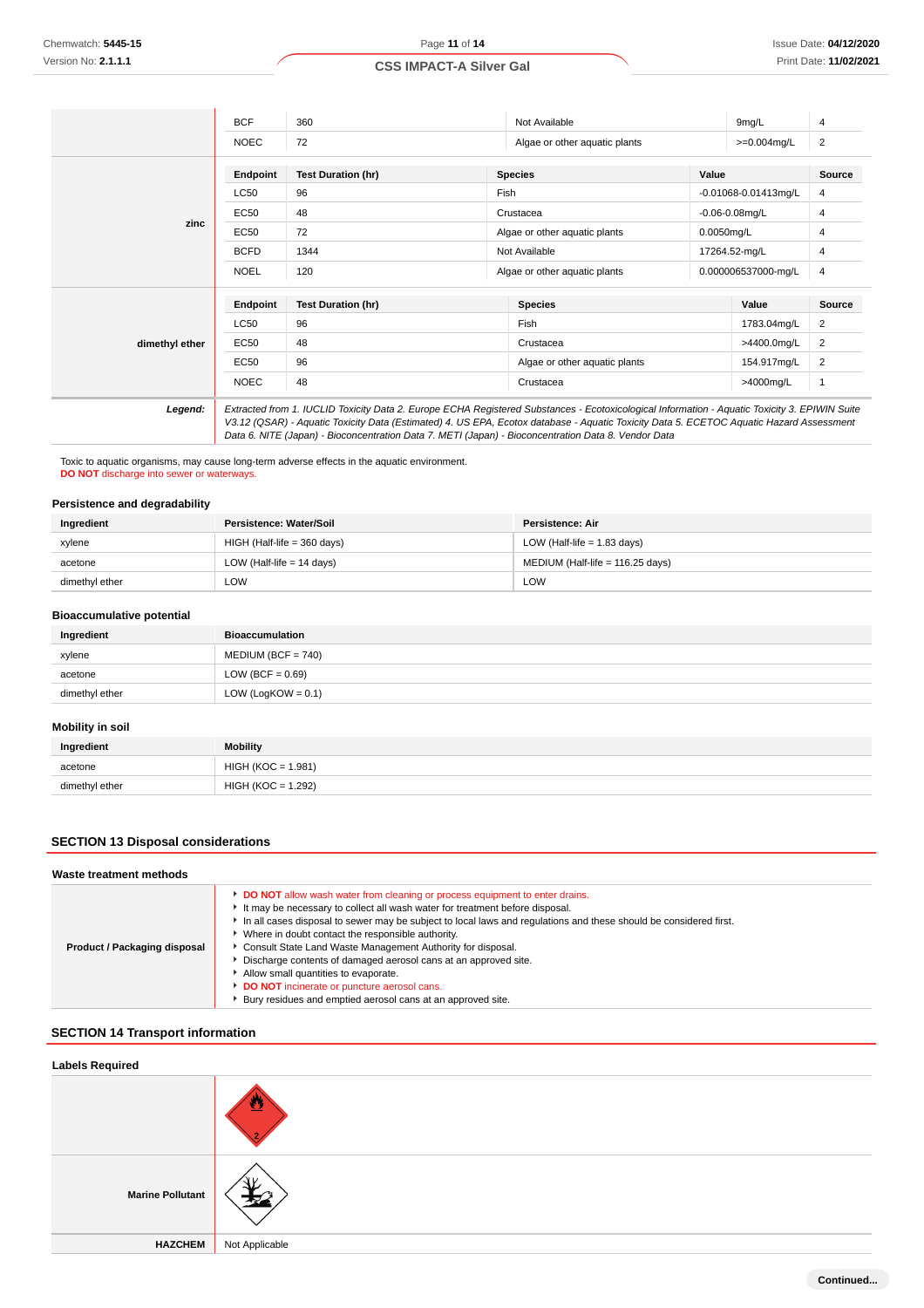# **Land transport (ADG)**

| <b>UN</b> number             | 1950                                      |                                  |  |
|------------------------------|-------------------------------------------|----------------------------------|--|
| UN proper shipping name      | <b>AEROSOLS</b>                           |                                  |  |
| Transport hazard class(es)   | Class<br>2.1<br>Subrisk<br>Not Applicable |                                  |  |
| Packing group                | Not Applicable                            |                                  |  |
| <b>Environmental hazard</b>  | Environmentally hazardous                 |                                  |  |
| Special precautions for user | Special provisions<br>Limited quantity    | 63 190 277 327 344 381<br>1000ml |  |

# **Air transport (ICAO-IATA / DGR)**

| UN number                    | 1950                                                                                                                                                                                                                                                                                        |  |                                                                    |  |
|------------------------------|---------------------------------------------------------------------------------------------------------------------------------------------------------------------------------------------------------------------------------------------------------------------------------------------|--|--------------------------------------------------------------------|--|
| UN proper shipping name      | Aerosols, flammable                                                                                                                                                                                                                                                                         |  |                                                                    |  |
| Transport hazard class(es)   | <b>ICAO/IATA Class</b><br>2.1<br>ICAO / IATA Subrisk<br>Not Applicable<br><b>ERG Code</b><br>10L                                                                                                                                                                                            |  |                                                                    |  |
| Packing group                | Not Applicable                                                                                                                                                                                                                                                                              |  |                                                                    |  |
| <b>Environmental hazard</b>  | Environmentally hazardous                                                                                                                                                                                                                                                                   |  |                                                                    |  |
| Special precautions for user | Special provisions<br>Cargo Only Packing Instructions<br>Cargo Only Maximum Qty / Pack<br>Passenger and Cargo Packing Instructions<br>Passenger and Cargo Maximum Qty / Pack<br>Passenger and Cargo Limited Quantity Packing Instructions<br>Passenger and Cargo Limited Maximum Qty / Pack |  | A145 A167 A802<br>203<br>150 kg<br>203<br>75 kg<br>Y203<br>30 kg G |  |

# **Sea transport (IMDG-Code / GGVSee)**

| <b>UN number</b>             | 1950                                                                 |                                                      |  |  |
|------------------------------|----------------------------------------------------------------------|------------------------------------------------------|--|--|
| UN proper shipping name      | <b>AEROSOLS</b>                                                      |                                                      |  |  |
| Transport hazard class(es)   | 2.1<br><b>IMDG Class</b><br><b>IMDG Subrisk</b><br>Not Applicable    |                                                      |  |  |
| Packing group                | Not Applicable                                                       |                                                      |  |  |
| <b>Environmental hazard</b>  | <b>Marine Pollutant</b>                                              |                                                      |  |  |
| Special precautions for user | <b>EMS Number</b><br>Special provisions<br><b>Limited Quantities</b> | $F-D$ , S-U<br>63 190 277 327 344 381 959<br>1000 ml |  |  |

### **Transport in bulk according to Annex II of MARPOL and the IBC code** Not Applicable

# **Transport in bulk in accordance with MARPOL Annex V and the IMSBC Code**

| <b>Product name</b>     | Group         |
|-------------------------|---------------|
| xylene                  | Not Available |
| acetone                 | Not Available |
| zinc phosphate          | Not Available |
| aluminium powder coated | Not Available |
| zinc                    | Not Available |
| dimethyl ether          | Not Available |

# **Transport in bulk in accordance with the ICG Code**

| <b>Product name</b>     | <b>Ship Type</b> |
|-------------------------|------------------|
| xylene                  | Not Available    |
| acetone                 | Not Available    |
| zinc phosphate          | Not Available    |
| aluminium powder coated | Not Available    |
| zinc                    | Not Available    |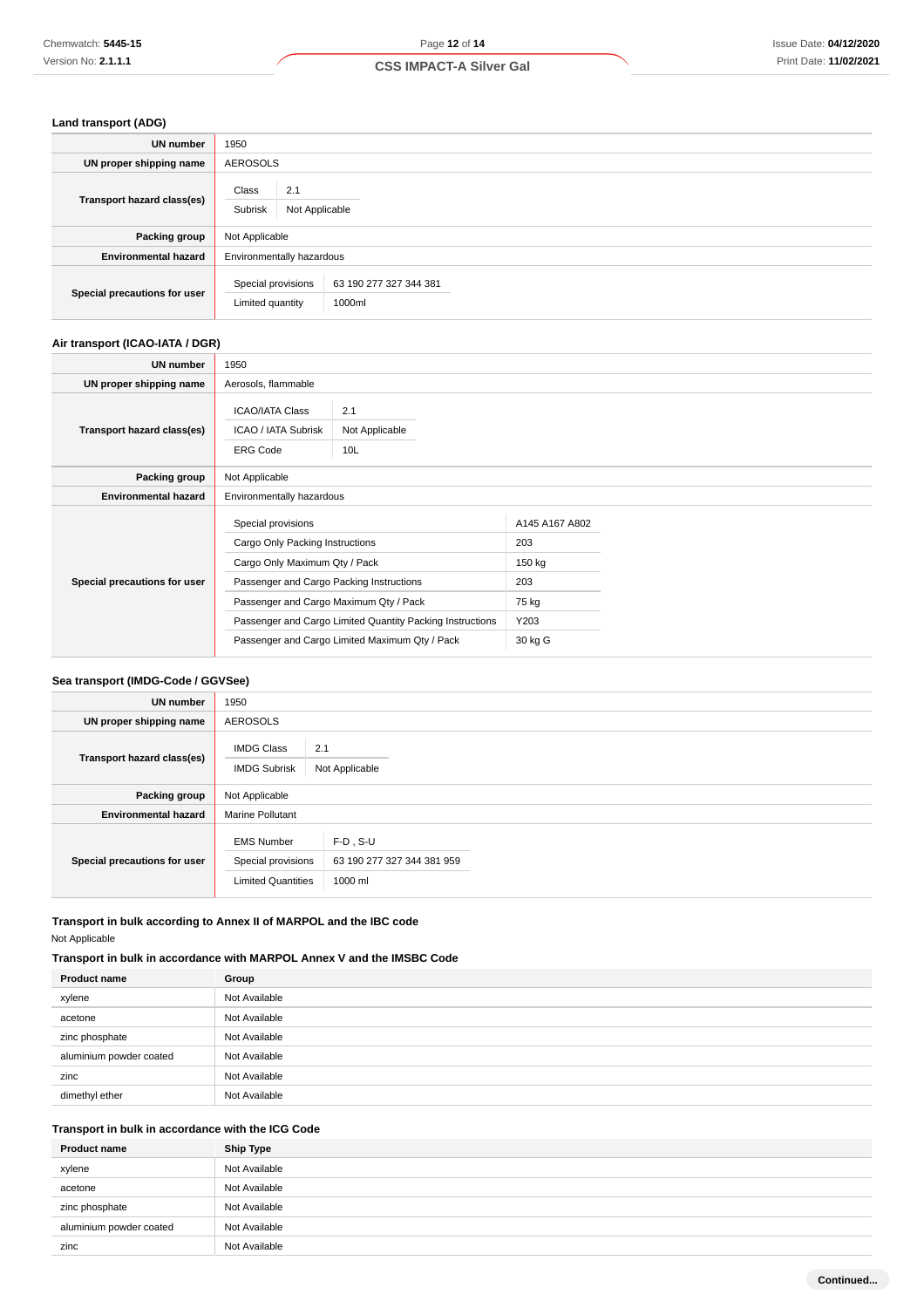### Page **13** of **14**

# **CSS IMPACT-A Silver Gal**

| <b>Product name</b>                                                                         | <b>Ship Type</b>                                                                                 |  |  |  |
|---------------------------------------------------------------------------------------------|--------------------------------------------------------------------------------------------------|--|--|--|
| dimethyl ether                                                                              | Not Available                                                                                    |  |  |  |
|                                                                                             |                                                                                                  |  |  |  |
| <b>SECTION 15 Regulatory information</b>                                                    |                                                                                                  |  |  |  |
|                                                                                             | Safety, health and environmental regulations / legislation specific for the substance or mixture |  |  |  |
| xylene is found on the following regulatory lists                                           |                                                                                                  |  |  |  |
|                                                                                             | Australia Hazardous Chemical Information System (HCIS) - Hazardous Chemicals                     |  |  |  |
| Australia Standard for the Uniform Scheduling of Medicines and Poisons (SUSMP) - Schedule 5 |                                                                                                  |  |  |  |
| Australian Inventory of Industrial Chemicals (AIIC)                                         | Australia Standard for the Uniform Scheduling of Medicines and Poisons (SUSMP) - Schedule 6      |  |  |  |
|                                                                                             | International Agency for Research on Cancer (IARC) - Agents Classified by the IARC Monographs    |  |  |  |
|                                                                                             |                                                                                                  |  |  |  |
| acetone is found on the following regulatory lists                                          | Australia Hazardous Chemical Information System (HCIS) - Hazardous Chemicals                     |  |  |  |
|                                                                                             | Australia Standard for the Uniform Scheduling of Medicines and Poisons (SUSMP) - Schedule 5      |  |  |  |
| Australian Inventory of Industrial Chemicals (AIIC)                                         |                                                                                                  |  |  |  |
| zinc phosphate is found on the following regulatory lists                                   |                                                                                                  |  |  |  |
|                                                                                             | Australia Hazardous Chemical Information System (HCIS) - Hazardous Chemicals                     |  |  |  |
|                                                                                             | Australia Standard for the Uniform Scheduling of Medicines and Poisons (SUSMP) - Schedule 4      |  |  |  |
| Australian Inventory of Industrial Chemicals (AIIC)                                         |                                                                                                  |  |  |  |
|                                                                                             | aluminium powder coated is found on the following regulatory lists                               |  |  |  |
|                                                                                             | Australia Hazardous Chemical Information System (HCIS) - Hazardous Chemicals                     |  |  |  |
| Australian Inventory of Industrial Chemicals (AIIC)                                         |                                                                                                  |  |  |  |
| zinc is found on the following regulatory lists                                             |                                                                                                  |  |  |  |
|                                                                                             | Australia Hazardous Chemical Information System (HCIS) - Hazardous Chemicals                     |  |  |  |
| Australian Inventory of Industrial Chemicals (AIIC)                                         |                                                                                                  |  |  |  |
| dimethyl ether is found on the following regulatory lists                                   |                                                                                                  |  |  |  |
|                                                                                             | Australia Hazardous Chemical Information System (HCIS) - Hazardous Chemicals                     |  |  |  |
| Australian Inventory of Industrial Chemicals (AIIC)                                         |                                                                                                  |  |  |  |
| National Inventory Status                                                                   |                                                                                                  |  |  |  |
| <b>National Inventory</b>                                                                   | <b>Status</b>                                                                                    |  |  |  |
| Australia - AIIC / Australia                                                                |                                                                                                  |  |  |  |
| Non-Industrial Use                                                                          | Yes                                                                                              |  |  |  |
| Canada - DSL                                                                                | Yes                                                                                              |  |  |  |
| Canada - NDSL                                                                               | No (xylene; acetone; aluminium powder coated; zinc; dimethyl ether)                              |  |  |  |
| China - IECSC                                                                               | Yes                                                                                              |  |  |  |
| Europe - EINEC / ELINCS / NLP                                                               | Yes                                                                                              |  |  |  |
| Japan - ENCS                                                                                | No (aluminium powder coated; zinc)                                                               |  |  |  |
| Korea - KECI                                                                                | Yes                                                                                              |  |  |  |
| New Zealand - NZIoC                                                                         | Yes                                                                                              |  |  |  |
| Philippines - PICCS                                                                         | Yes                                                                                              |  |  |  |
| USA - TSCA                                                                                  | Yes                                                                                              |  |  |  |
| Taiwan - TCSI                                                                               | Yes                                                                                              |  |  |  |
| Mexico - INSQ                                                                               | No (zinc phosphate)                                                                              |  |  |  |
| Vietnam - NCI                                                                               | Yes                                                                                              |  |  |  |
| Russia - ARIPS                                                                              | Yes                                                                                              |  |  |  |

Yes = All CAS declared ingredients are on the inventory<br>No = One or more of the CAS listed ingredients are not on the inventory and are not exempt from listing(see specific ingredients in brackets)

# **SECTION 16 Other information**

| $\mathbf{z}$<br>. |
|-------------------|
| ۱л<br>.           |

#### **SDS Version Summary**

| Version               | issue Date | ∹tions Updated |
|-----------------------|------------|----------------|
| 21'<br><b>4.1.1.1</b> | 04/12/2020 | Classification |

#### **Other information**